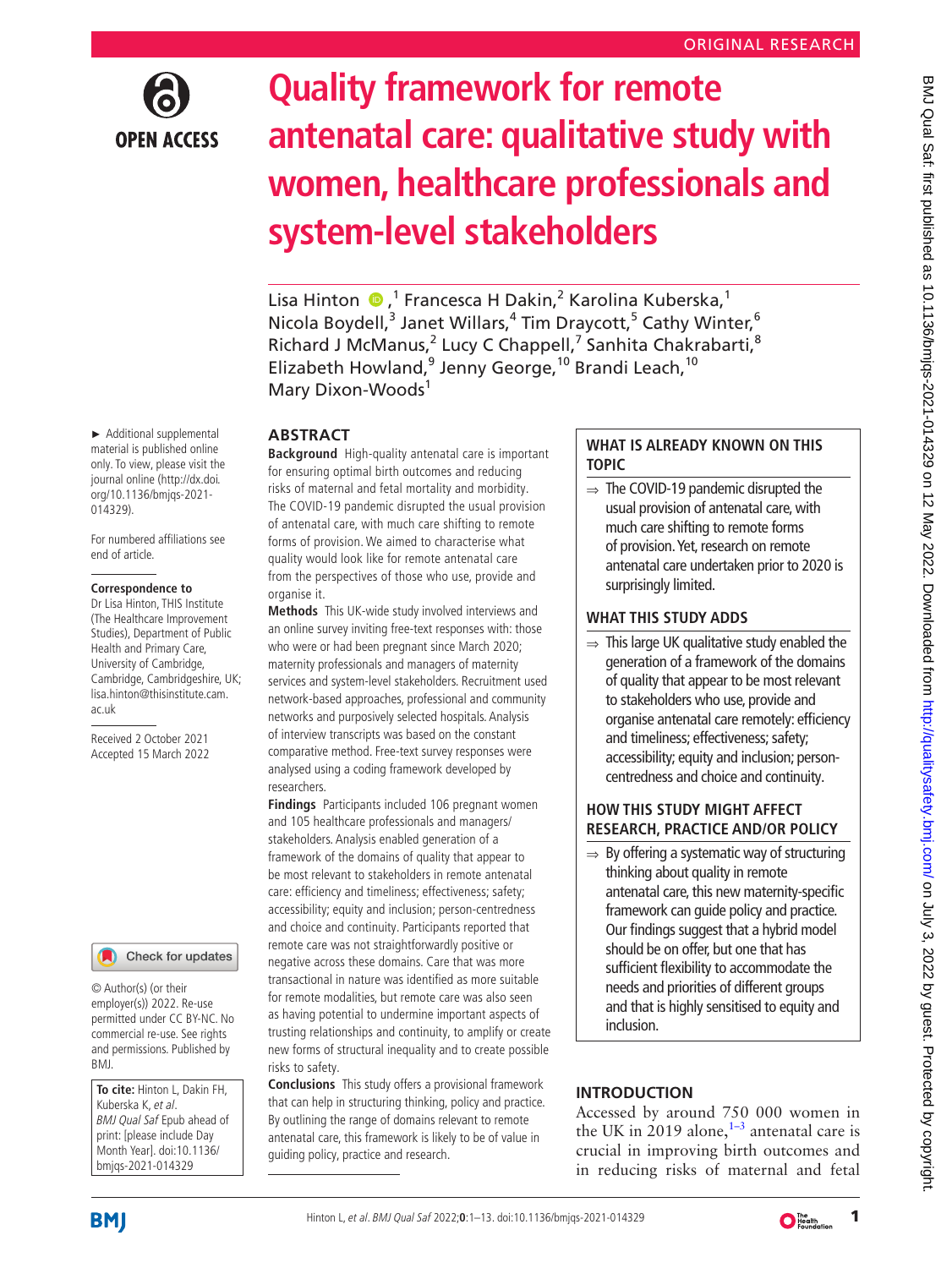#### Original research

mortality and morbidity. $4-7$  Traditionally delivered face-to-face, antenatal care monitors the well-being of pregnant women, promotes healthy pregnancies, discusses options for care during pregnancy, labour and birth and offers a safe space to answer questions and provide reassurance. Those under the care of England's National Health Service are, in normal circumstances, offered 10 antenatal appointments in their first pregnancy or 7 if they have previously given birth, with care provided according to defined best practice.

Though antenatal care normally involves a defined schedule of professional consultations, the COVID-19 pandemic created powerful imperatives to reduce in-person contact as a means of infection control. From March 2020, remote antenatal consultations (receiving care via telephone or video platforms) were recommended where possible, steered by guidance that was revised and updated over time. $8$  A survey of over 80 UK obstetric units conducted between May and July 2020 reported that almost 90% of the available antenatal appointments were being conducted remotely, indicating a major shift in the organisation and delivery of care.<sup>9</sup> Some evidence of reduced attendance at antenatal care appointments has since emerged.<sup>10</sup>

Recent policy developments have shown an appetite to 'lock in' what appear to be promising solutions that were deployed during the pandemic.<sup>11-14</sup> Given emerging indications of increases in some adverse outcomes of pregnancy linked to the pandemic, $^{15}$  it is important that the future role, design and organisation of remote antenatal care is based on good evidence. Yet, research on the remote provision of antenatal care undertaken prior to 2020 is surprisingly limited.<sup>[16](#page-11-1)</sup> Prepandemic studies reported promising findings in terms of safety and patient experience for remote antenatal care. However, these studies are typically small-scale and concerned only with low-risk women. They also tend to focus narrowly on just one component of care (e.g., gestational diabetes monitoring or blood pressure monitoring) $17 18$  or to address only one aspect of quality, such as satisfaction.<sup>19</sup> Attention to issues of equity and inclusion has been notably weak. $20$  Ethnic and socioeconomic diversity of participants has been mostly lacking in studies,  $20-24$  even though minority ethnicity and deprivation are strongly associated with poor pregnancy outcomes.<sup>[5 25 26](#page-10-6)</sup>

The danger is that well-intentioned enthusiasm for realising a post-pandemic vision of remote antenatal care may, as in other areas, risk unintended consequences for quality and safety including the perpet-uation and amplification of inequalities.<sup>[20 27 28](#page-11-4)</sup> Recent work has drawn attention to the need for clear principles to guide and evaluate the quality of remote care[.29](#page-11-5) While there is no universally agreed definition of quality in health systems, it is generally recognised as a multidimensional construct.<sup>[30–32](#page-11-6)</sup> What those

dimensions look like for specific areas of care needs to be grounded in understanding of what matters to the stakeholders—those who use, provide and organise care[.15 16 33–40](#page-11-0)

In this article, we propose that this understanding is key to the design, operationalisation, delivery and evaluation of remote antenatal care. $41$  We report a study that sought to use the real-world experiment of the shift to remote antenatal care during the COVID-19 pandemic in 2020–2021 to generate evidence about what quality would look like for remote antenatal care, based on the experiences and perspectives of pregnant women, the healthcare professionals who care for them and system leaders.

# **METHODS**

### **Participants**

Between September and December 2020, we undertook a UK-based qualitative study involving three groups:

- 1. People aged 16 or over who were or had been pregnant since March 2020. All participants self-identified as women, and so for simplicity of language, we use 'preg-nant women' and 'women' to describe them.<sup>[42](#page-11-8)</sup>
- 2. Healthcare professionals involved in delivering maternity care services, including community, unit-based and specialist midwives; maternity service support workers; consultant and trainee obstetricians and physicians with an interest in maternal medicine.
- 3. Managers of maternity services and system-level stakeholders, including individuals from local, regional and national maternity systems, royal colleges, charities and advocacy groups.

#### **Recruitment**

We intentionally sought diversity in terms of ethnic and socioeconomic backgrounds and geographical location and, for health professionals, a range of specialities, job roles and seniorities. Using purposive sampling,  $43$  we invited a subset of survey respondents to take part in the interview, aiming to identify a broad range of experiences. We also recruited using online network-based approaches, professional and organisational networks and snowball sampling.<sup>44 45</sup> Nine English NHS maternity units were purposively selected to increase diversity of participants and assisted in identifying participants in all three groups. Further, we recruited via organisations that support women underrepresented in research with the help of our Expert Collaborative Group as well as via professional organisations.<sup>46</sup> Vouchers were offered to service user participants (women) on completion of an in-depth interview. As data collection and analysis progressed in parallel, the size of the sample was adapted to ensure a variety of experiences were captured, in line with the principle of information power. $47$ 

#### **Ethical approval**

All participants were provided with information about the study and gave consent [\(online supplemental file](https://dx.doi.org/10.1136/bmjqs-2021-014329)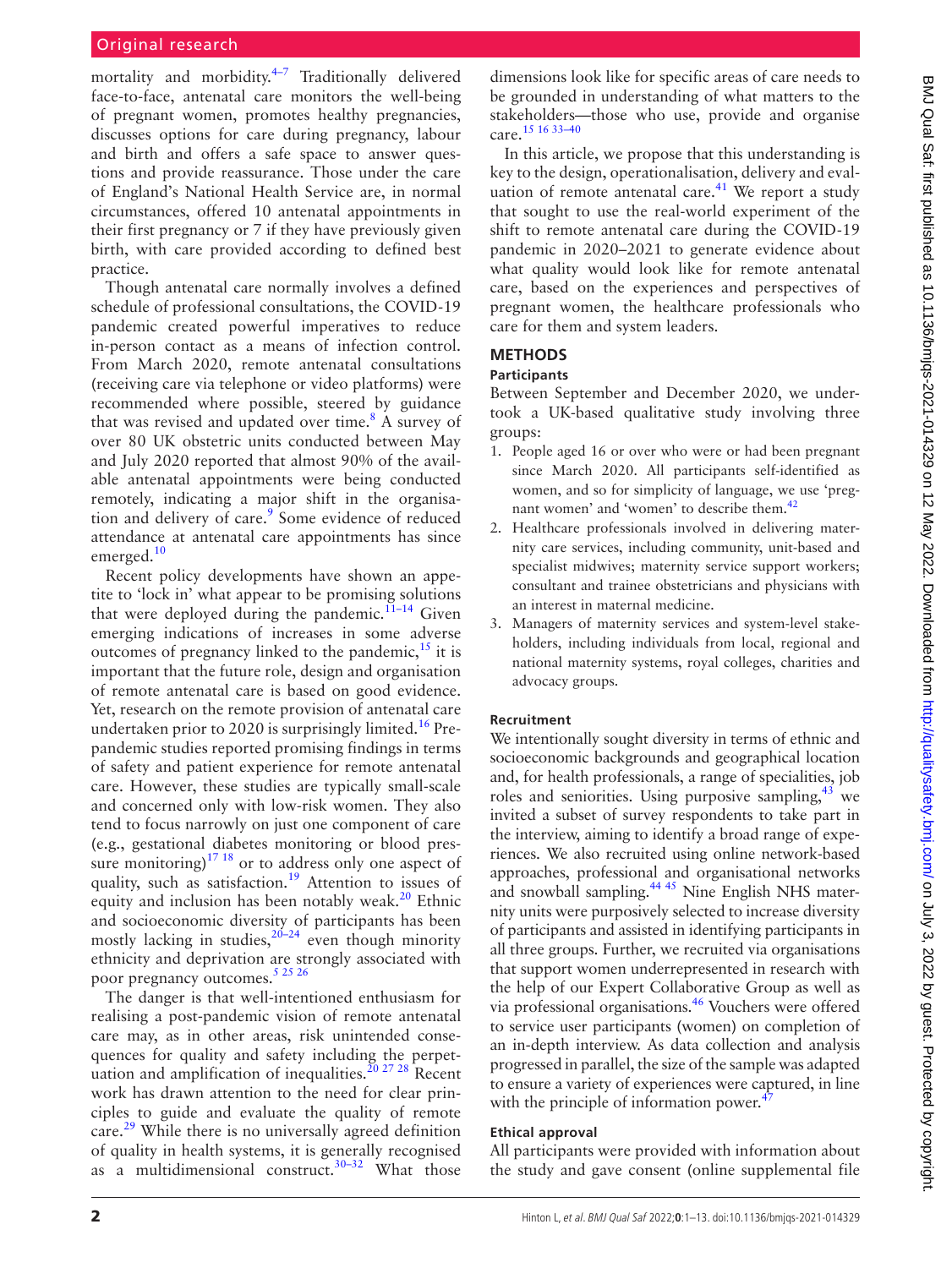[S3\)](https://dx.doi.org/10.1136/bmjqs-2021-014329). We followed the Standards for Reporting Qualitative Research recommendations [\(online supplemental](https://dx.doi.org/10.1136/bmjqs-2021-014329)  [file\)](https://dx.doi.org/10.1136/bmjqs-2021-014329). $48$ 

#### **Data collection: free-text surveys and interviews**

To comply with UK lockdown regulations, all data were collected remotely. The study comprised two elements: first, a survey inviting free-text responses and, second, remote semi-structured interviews either conducted live by an interviewer (over telephone or video platform) or asynchronously (using online prompts without an interviewer present). To enable broader participation from those without digital devices or internet availability, the survey could be completed either online or via telephone.

The survey was designed to generate qualitative data in response to free text questions and to support sampling for the interviews, to ensure we could recruit a diverse sample for in-depth interviews. Survey questions ([online supplemental file S1](https://dx.doi.org/10.1136/bmjqs-2021-014329)) were developed and piloted by the research team with input from the study's Expert Collaborative Group. A Qualtrics survey was embedded in THIS Institute's online research platform Thiscovery<sup>49</sup> and was open for 6 weeks between September and October 2020.

Interview topic guides [\(online supplemental file S2](https://dx.doi.org/10.1136/bmjqs-2021-014329)) were developed following review of existing literature. They were discussed with the study's Expert Collaborative Group and clinical co-investigators and were piloted internally by members of the research team and tested on the Thiscovery platform. Interviews were completed between October and December 2020. The live interviews were conducted by one of four experienced qualitative researchers (LH, KK, FD, JW) and audio-recorded for transcription and analysis. Interviews were transcribed by a professional transcription service. Two health professionals were interviewed together in one interview. Two interviews with women involved a partner. Four interviews involved an interpreter from a community group supporting women through pregnancy in order to facilitate inclusion. Three-way telephone interviews, with the women, interpreter and researcher, were conducted with the interpreter simultaneously translating. The interviews were then full transcribed into English by a professional translator.

#### **Data analysis**

The two datasets (free text responses from the survey and interview transcripts) were analysed sequentially. Researchers at RAND Europe undertook an initial analysis of the free-text responses from the survey using a coding framework developed by researchers, with additional analysis by LH and FD to establish reliability and validity.<sup>[50](#page-11-15)</sup> Interview analysis, supported by NVIVO, $51$  was undertaken by LH, FD, KK and NB based on the constant comparative method, with a coding framework developed by LH in discussion

with KK, NB and  $FD<sup>52</sup>$  Analysis was adaptive, integrating thematic areas that researchers had generated with quality domains that we had identified from the literature on quality in healthcare<sup>30–32 53</sup> as sensitising concepts.[54](#page-11-18) Consensus was reached through regular analysis discussions. The deductive codes were based on a literature review conducted by KK and included, for example, language and communication, practical barriers and practical benefits.

#### **Service user, stakeholder and public involvement**

A 13-member Expert Collaborative Group provided advice and guidance throughout the study. It included 'lay' people who were (or had recently been) pregnant, representatives from charities and healthcare professionals. Members helped frame the research question, design the study, provided feedback on study instruments, supported inclusive recruitment, provided guidance on analytic strategy and increased sensitisation at every stage to the needs and priorities of the groups under study.

#### **RESULTS**

In total, 211 people took part across the two elements (survey and interviews) of the study. Survey respondents (143) included 75 women who were or had recently been pregnant, 54 healthcare professionals and 14 managerial/ systems-level staff [\(table](#page-3-0) 1).

We conducted 90 live interviews and two asynchronous interviews with 45 women, 34 healthcare care professionals and 14 managers and system leaders. One interview involved two healthcare professionals. Six managers held dual roles as clinicians and spoke from both perspectives. Twenty-five participants took part in both survey and interview. The duration of the interviews ranged from 24 to 164 min. Both survey and interview responses reflected a broad geographical spread across the United Kingdom (UK). We collected data on ethnicity for women only. Those who responded to the survey largely reflected makeup of the population of theUK by ethnic group. The interview sample for women [\(table](#page-3-0) 1) had greater representation from ethnic minority groups compared with the distribution in the UK population. $55$ 

In both survey responses and interviews, a widespread shift to remote antenatal care was described. Women reported receiving much of their antenatal care remotely via telephone or video platforms, and healthcare professionals reported providing care remotely from their clinical base or working from home, suggesting that their views were directly informed by experience. Our analysis enabled generation of a framework [\(table](#page-4-0) 2) of the domains of quality that appear to be most relevant to the key stakeholders in antenatal care: efficiency and timeliness; effectiveness; safety; accessibility; equity and inclusion; person-centredness and choice and continuity. [Table](#page-5-0) 3 reports this framework with supporting quotations for the analysis we present below.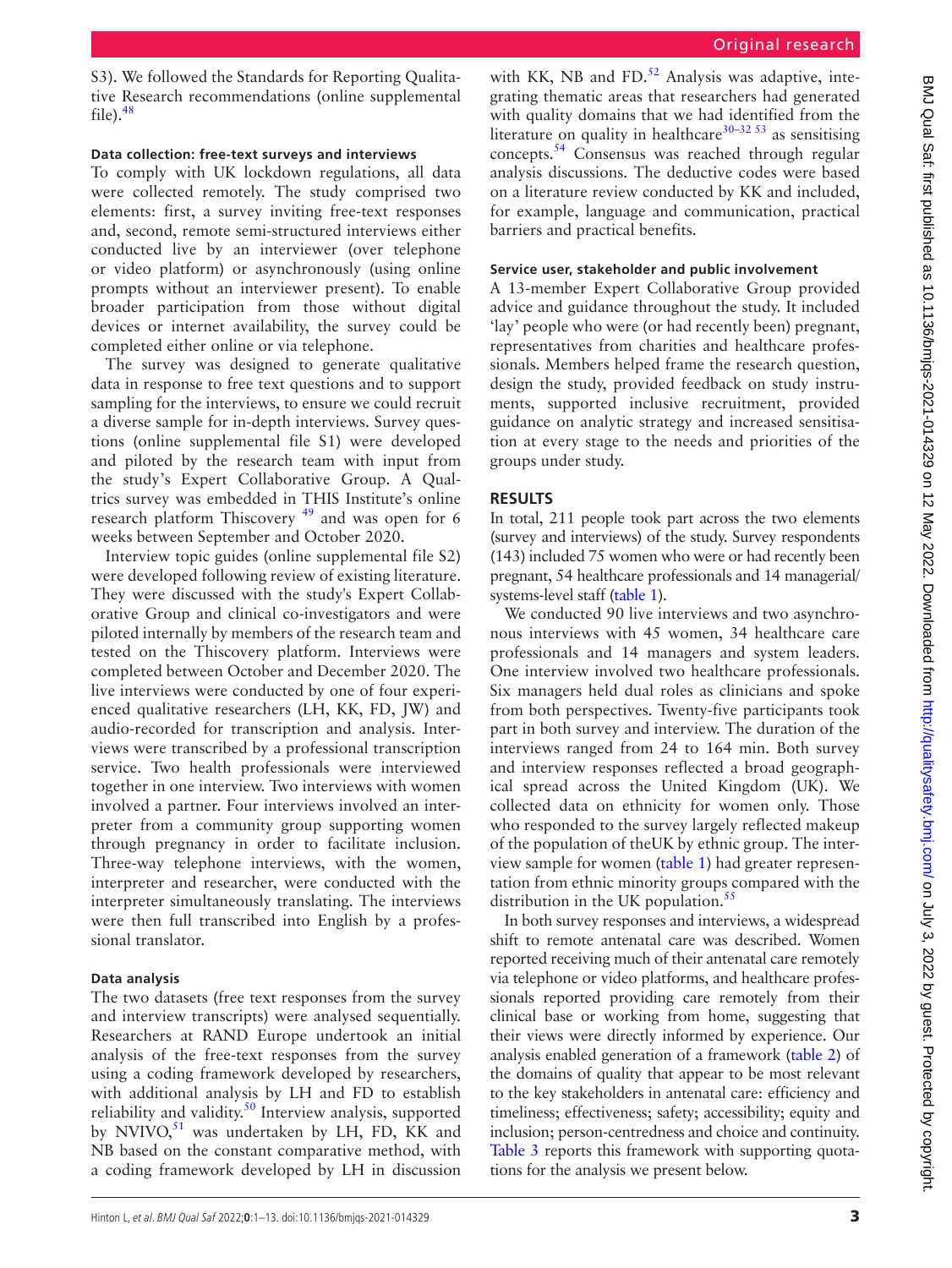#### <span id="page-3-0"></span>**Table 1** Total study sample (created by the authors)

| <b>Healthcare professionals,</b><br><b>Healthcare professionals,</b><br>other stakeholders N (%)<br>other stakeholders N (%)<br>Service users N (%)<br>Service users N (%)<br>68<br>Participants<br>75<br>45<br>48<br>Gender<br>Female<br>75 (100.0)<br>64 (94)<br>45 (100.0)<br>42 (87)<br>Male<br>0(0.0)<br>0(0.0)<br>4(6)<br>6(13)<br>Ethnicity*<br>64 (85)<br>60 (88)<br>24 (54)<br>White<br>Black<br>5(7)<br>4(6)<br>9(20)<br>Asian<br>3(4)<br>1(2)<br>5(11)<br>5(11)<br>Mixed Ethnicity<br>2(3)<br>1(2)<br>Other<br>0(0)<br>0(0)<br>1(2)<br>1(1)<br>1(2)<br>Did not say<br>2(3)<br>ONS Region<br>Greater London<br>19(25)<br>18(27)<br>22 (49)<br>16(33)<br><b>West Midlands</b><br>3(7)<br>4(5)<br>15(22)<br>6(12.5) |                    | <b>Survey</b> |        | <b>Interview</b> |         |
|-----------------------------------------------------------------------------------------------------------------------------------------------------------------------------------------------------------------------------------------------------------------------------------------------------------------------------------------------------------------------------------------------------------------------------------------------------------------------------------------------------------------------------------------------------------------------------------------------------------------------------------------------------------------------------------------------------------------------------|--------------------|---------------|--------|------------------|---------|
|                                                                                                                                                                                                                                                                                                                                                                                                                                                                                                                                                                                                                                                                                                                             |                    |               |        |                  |         |
|                                                                                                                                                                                                                                                                                                                                                                                                                                                                                                                                                                                                                                                                                                                             |                    |               |        |                  |         |
|                                                                                                                                                                                                                                                                                                                                                                                                                                                                                                                                                                                                                                                                                                                             |                    |               |        |                  |         |
|                                                                                                                                                                                                                                                                                                                                                                                                                                                                                                                                                                                                                                                                                                                             |                    |               |        |                  |         |
|                                                                                                                                                                                                                                                                                                                                                                                                                                                                                                                                                                                                                                                                                                                             |                    |               |        |                  |         |
|                                                                                                                                                                                                                                                                                                                                                                                                                                                                                                                                                                                                                                                                                                                             |                    |               |        |                  |         |
|                                                                                                                                                                                                                                                                                                                                                                                                                                                                                                                                                                                                                                                                                                                             |                    |               |        |                  |         |
|                                                                                                                                                                                                                                                                                                                                                                                                                                                                                                                                                                                                                                                                                                                             |                    |               |        |                  |         |
|                                                                                                                                                                                                                                                                                                                                                                                                                                                                                                                                                                                                                                                                                                                             |                    |               |        |                  |         |
|                                                                                                                                                                                                                                                                                                                                                                                                                                                                                                                                                                                                                                                                                                                             |                    |               |        |                  |         |
|                                                                                                                                                                                                                                                                                                                                                                                                                                                                                                                                                                                                                                                                                                                             |                    |               |        |                  |         |
|                                                                                                                                                                                                                                                                                                                                                                                                                                                                                                                                                                                                                                                                                                                             |                    |               |        |                  |         |
|                                                                                                                                                                                                                                                                                                                                                                                                                                                                                                                                                                                                                                                                                                                             |                    |               |        |                  |         |
|                                                                                                                                                                                                                                                                                                                                                                                                                                                                                                                                                                                                                                                                                                                             |                    |               |        |                  |         |
|                                                                                                                                                                                                                                                                                                                                                                                                                                                                                                                                                                                                                                                                                                                             |                    |               |        |                  |         |
|                                                                                                                                                                                                                                                                                                                                                                                                                                                                                                                                                                                                                                                                                                                             | South East England | 7(9)          | 11(16) | 1(2)             | 6(12.5) |
| East Midlands<br>4(6)<br>4(9)<br>1(2)<br>12(16)                                                                                                                                                                                                                                                                                                                                                                                                                                                                                                                                                                                                                                                                             |                    |               |        |                  |         |
| East of England<br>7(9)<br>3(4)<br>3(7)<br>6(12.5)                                                                                                                                                                                                                                                                                                                                                                                                                                                                                                                                                                                                                                                                          |                    |               |        |                  |         |
| North East England<br>0(0)<br>()<br>8(11)<br>0(0)                                                                                                                                                                                                                                                                                                                                                                                                                                                                                                                                                                                                                                                                           |                    |               |        |                  |         |
| Scotland<br>5(7)<br>3(4)<br>3(7)<br>0(0)                                                                                                                                                                                                                                                                                                                                                                                                                                                                                                                                                                                                                                                                                    |                    |               |        |                  |         |
| South West England<br>5(7)<br>2(4)<br>4(9)<br>2(4)                                                                                                                                                                                                                                                                                                                                                                                                                                                                                                                                                                                                                                                                          |                    |               |        |                  |         |
| Wales<br>3(4)<br>2(4)<br>0(0)<br>2(4)                                                                                                                                                                                                                                                                                                                                                                                                                                                                                                                                                                                                                                                                                       |                    |               |        |                  |         |
| North West England<br>3(4)<br>0(0)<br>1(2)<br>2(4)                                                                                                                                                                                                                                                                                                                                                                                                                                                                                                                                                                                                                                                                          |                    |               |        |                  |         |
| Yorkshire and the Humber<br>2(3)<br>1(2)<br>0(0)<br>5(10.5)                                                                                                                                                                                                                                                                                                                                                                                                                                                                                                                                                                                                                                                                 |                    |               |        |                  |         |
| Northern Ireland<br>1(1)<br>1(2)<br>0(0)<br>1(2)                                                                                                                                                                                                                                                                                                                                                                                                                                                                                                                                                                                                                                                                            |                    |               |        |                  |         |
| Channel Islands<br>1(1)<br>0(0)<br>0(0)<br>0(0)                                                                                                                                                                                                                                                                                                                                                                                                                                                                                                                                                                                                                                                                             |                    |               |        |                  |         |
| 0(0)<br>6(9)<br>2(4)<br>Did not say<br>3(7)                                                                                                                                                                                                                                                                                                                                                                                                                                                                                                                                                                                                                                                                                 |                    |               |        |                  |         |
| Totals                                                                                                                                                                                                                                                                                                                                                                                                                                                                                                                                                                                                                                                                                                                      |                    |               |        |                  |         |
| Task<br>143<br>93                                                                                                                                                                                                                                                                                                                                                                                                                                                                                                                                                                                                                                                                                                           |                    |               |        |                  |         |
| 236†<br>Overall<br><b>The Communication</b>                                                                                                                                                                                                                                                                                                                                                                                                                                                                                                                                                                                                                                                                                 |                    |               |        |                  |         |

\*As categorised by the ONS recommendations for country-specific ethnic group data collection [https://www.ons.gov.uk/methodology/](https://www.ons.gov.uk/methodology/classificationsandstandards/measuringequality/ethnicgroupnationalidentityandreligion)

[classificationsandstandards/measuringequality/ethnicgroupnationalidentityandreligion](https://www.ons.gov.uk/methodology/classificationsandstandards/measuringequality/ethnicgroupnationalidentityandreligion).

†N=25 participants took part in both Task 1 and Task 2 (service users N=16, staff N=9).

#### **Efficiency and timeliness**

Efficient and timely care—avoiding wasted effort, waits and delays—is an important domain of quality for remote antenatal care that was identified across all participant groups. Potential efficiency advantages of remote care reported by women included saving time, stress, travel expenses and needing to take time off work or arranging childcare. Healthcare professionals suggested that remote consultations had the potential to be more time-efficient and allow increased flexibility, under optimal conditions. Among the aspects of care that were considered by participants to have potential for the efficiency gains associated with remote care were the form-filling components of the initial antenatal 'booking' appointment, discussions about birth after a previous caesarean section and conversations about induction of labour.

Participants also reported, however, that achieving the potential for efficiency through remote care was not straightforward. Digital infrastructure (compatible

hardware, software and connectivity) was critical, but varied across different organisations. Some healthcare professionals had well-integrated electronic records that they were comfortable navigating, but others operated heterogeneous systems, where information was easily lost or hard to access. Remote consultations were often frustrated by inconsistently or incompletely digitised records/notes and incompatibilities between different care providers' record systems. Women and healthcare professionals reported technical issues affecting remote consultations including difficulties getting through, dropped calls and inability to use video.

Professionals and managers emphasised that remote care often generated hidden work that increased workload, describing many challenges in organising remote appointment lists and keeping to schedule. Women also found that the organisation of remote care was inefficient and inconvenient. They reported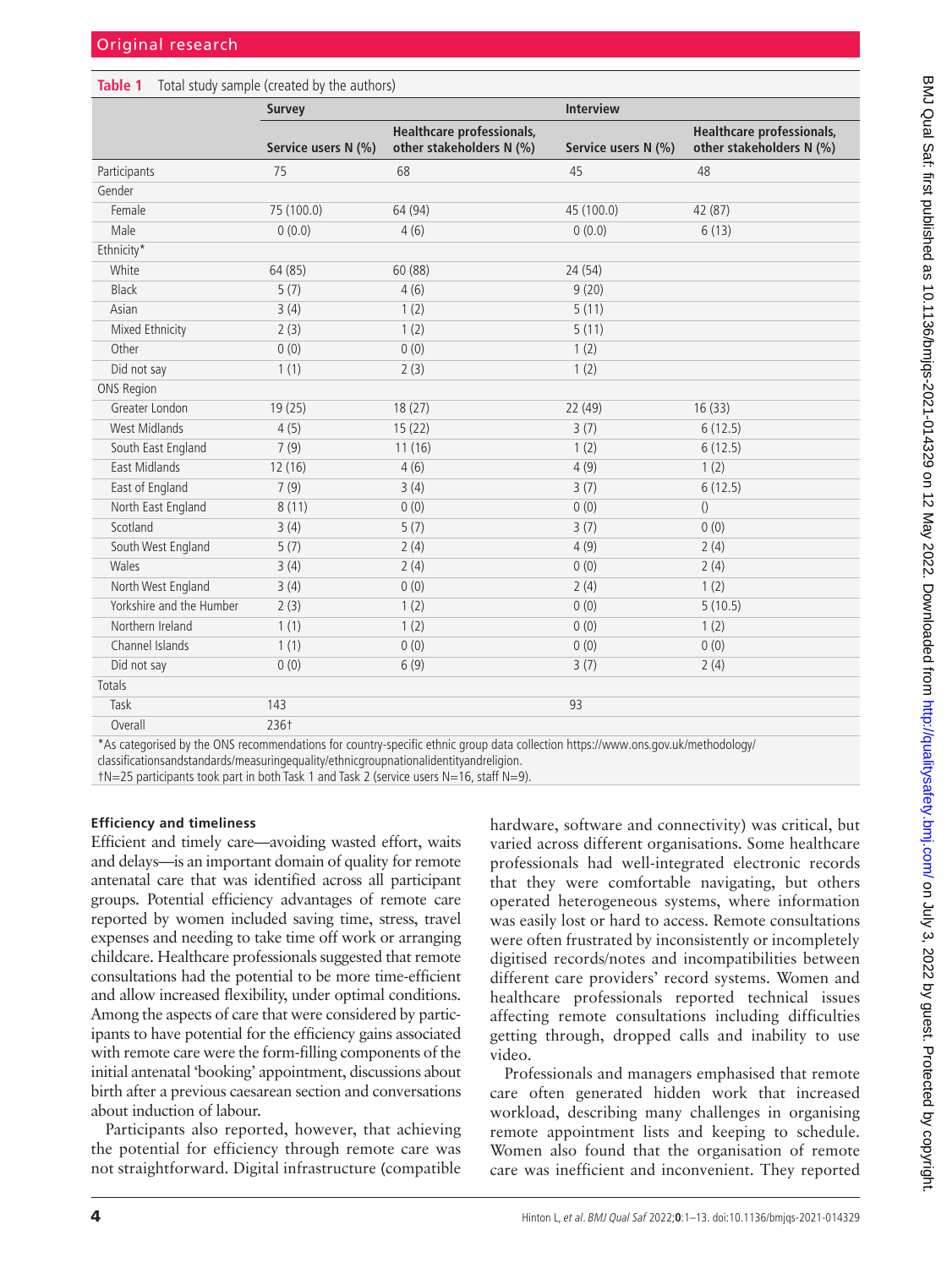<span id="page-4-0"></span>**Table 2** Framework for quality in remote antenatal care (created by the authors)

| <b>Quality domain</b>                                                                                                         | Key features of domain for remote antenatal care                                                                                                                                                                                     |
|-------------------------------------------------------------------------------------------------------------------------------|--------------------------------------------------------------------------------------------------------------------------------------------------------------------------------------------------------------------------------------|
| Efficiency and timeliness                                                                                                     | Remote antenatal care should be convenient for both women and professionals. It should avoid                                                                                                                                         |
| Avoiding waste of time, effort, supplies, ideas and                                                                           | wasting people's time, but women should not feel rushed. Safeguards should be in place to ensure                                                                                                                                     |
| energy                                                                                                                        | that shared understanding between teams is not lost.                                                                                                                                                                                 |
| Effectiveness<br>Services are based on high quality evidence                                                                  | Care should be based on the best currently available evidence appropriate to women's clinical<br>circumstances. There should be a commitment to building an evidence-base to compare outcomes<br>of remote care with in-person care. |
| Safety                                                                                                                        | Safety should be broadly conceived to include both clinical outcomes (including mental health) and                                                                                                                                   |
| Care that minimises or eliminates risks of avoidable                                                                          | protection of vulnerable groups including those at risk of exposure to domestic violence and social                                                                                                                                  |
| harm to mother and/or baby                                                                                                    | isolation. There should be an emphasis on building evidence about the safety of remote care.                                                                                                                                         |
| Accessibility                                                                                                                 | Considerations of accessibility should focus on what forms of care are suitable for remote provision                                                                                                                                 |
| Care can be accessed easily by all without barriers                                                                           | and for whom, and which forms of care are less suitable and for whom. The resource requirements                                                                                                                                      |
| to use                                                                                                                        | for remote care should not pose barriers to accessing antenatal care.                                                                                                                                                                |
| Equity and inclusion                                                                                                          | Remote antenatal care should be available and accessible to all, not just the digitally-enabled and                                                                                                                                  |
| Care that does not vary in quality or accessibility                                                                           | health literate. The design of remote care pathways should be highly attentive to issues of equity,                                                                                                                                  |
| according to characteristics such as location,                                                                                | diversity and inclusion, including the disadvantages in relation to digital poverty, literacy and other                                                                                                                              |
| ethnicity, socioeconomic status or sex-gender                                                                                 | forms of capital that may be experienced by groups at risk of marginalisation.                                                                                                                                                       |
| Person-centredness<br>Care that is respectful of and responsive to individual<br>patient needs, preferences, needs and values | Care should be delivered in a way that addresses individual circumstances and preferences, and<br>supports relationships. People should feel able to raise concerns.                                                                 |
| Choice and continuity                                                                                                         | Continuity of care—particularly relational continuity—should be identified as an important                                                                                                                                           |
| Care should be designed to respond to individual                                                                              | consideration in antenatal pathways, including where they include remote components. Choices                                                                                                                                         |
| choices and preferences, with continuity of care                                                                              | about modes of care should be offered where possible, with shared decisions made and reassessed                                                                                                                                      |
| where possible                                                                                                                | in light of changing risk and preference.                                                                                                                                                                                            |

often being offered an extended timeslot during which they might expect a call rather than a specific appointment time, but this led to missed or late appointments because they could not be reliably available throughout. Rescheduling appointments resulted in invisible work or compensatory labour for healthcare professionals,<sup>[56](#page-12-1)</sup> including rework, extra steps or additional complexity, and for women it added to the burden of treatment.<sup>5</sup> Further, though remote care enabled faster throughput of appointments and thus apparent efficiency gains, women often described their appointments as feeling rushed. Crucially, healthcare professionals emphasised that providing care remotely resulted in the loss of shared professional spaces that are fundamental to teamwork, communication, cooperation and positive working relationships, resulting in potential efficiency and safety challenges.

#### **Effectiveness**

Effectiveness describes care that is based on highquality evidence.<sup>31</sup> Participants expressed concern about whether remote care was as effective in achieving the same outcomes of antenatal care as in-person care. Some participants suggested that remote provision might improve effectiveness of some forms of care, for example, by enabling women to participate more actively in their own care through self-monitoring of blood pressure or blood glucose. However, there was consensus across all participant groups, from system level stakeholders and healthcare professionals through to women themselves, that there is not yet enough evidence available to demonstrate whether remote care has similar, better or worse effectiveness

in achieving good outcomes of pregnancy compared with in-person models. Also clear is that effectiveness might vary according to outcome, including clinical outcomes such as live births and normal birth weights, or participant-reported outcomes such as user experience.

# **Safety**

Ensuring safety—which can be defined as preventing or reducing risks of avoidable harm $58$ —was consistently identified by participants as a key goal of antenatal care. An immediate safety benefit of remote care was that it reduced risks of COVID-19 transmission. However, participants were not always confident that remote antenatal care was reliably safe. In particular, concerns were raised as to whether remote care was as safe as in-person care, given the risk of missing physical and other signs.

Further concerns arose when harm was broadly defined beyond narrow clinical parameters. For example, healthcare professionals reported concerns that remote care suppressed opportunities for women to raise concerns, including those relating to domestic violence or abuse, previous trauma or to flag up complex social issues. When providing care remotely, even with video, professionals' view of the room, and who was in it, was restricted. They felt that remote care was likely to have adverse impacts on women's trust of professionals, particularly if continuity of care was low.

Healthcare professionals were concerned about what was missed through remote care, including touch, and picking up on vital visual and non-verbal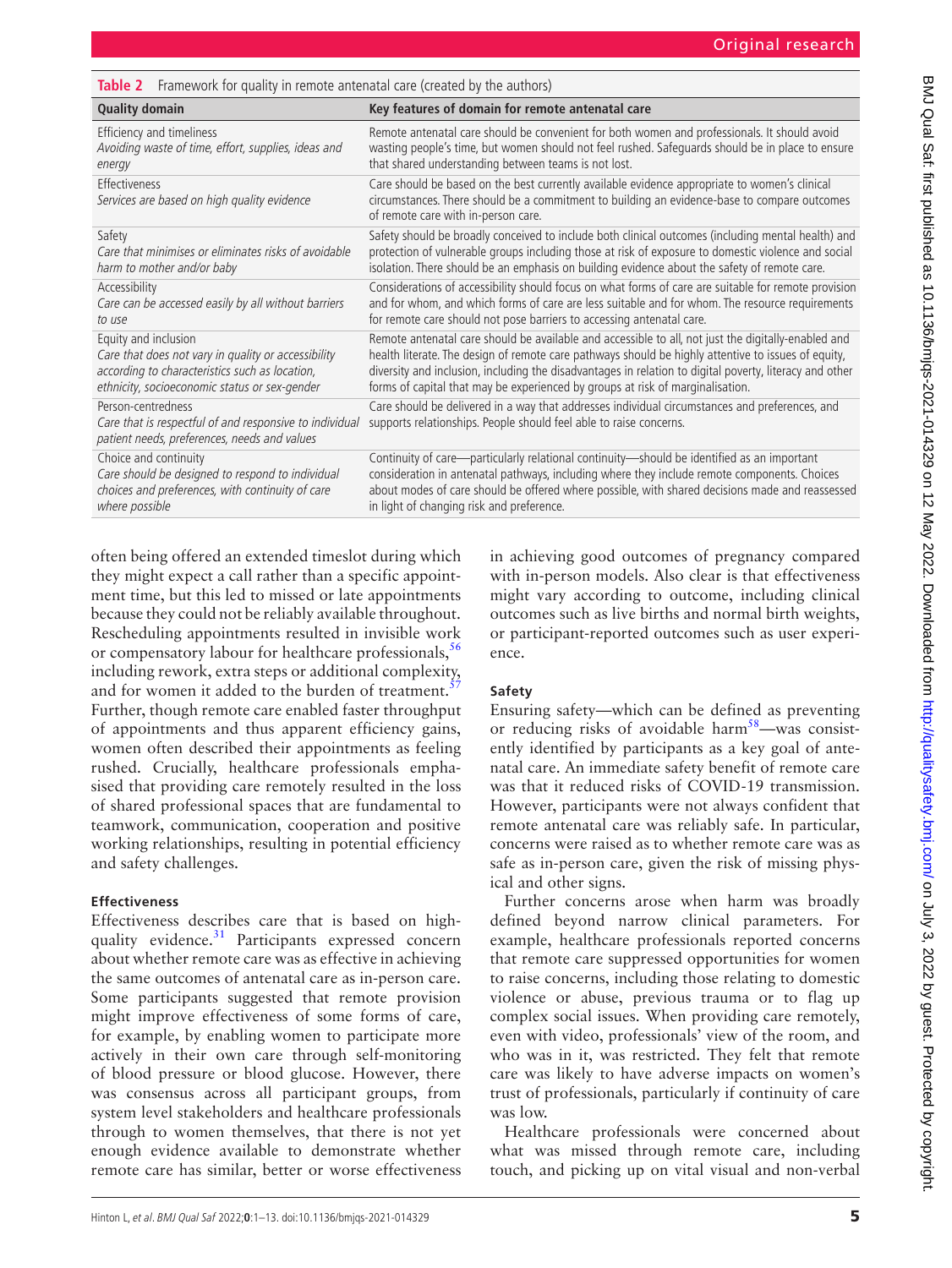<span id="page-5-0"></span>

| Table 3                                                                                                                                                                                                                                | Study findings on quality domains for remote antenatal care                                                                                                                                                                                                                                                                                                                                                                                                                                                                                                                                                                                                                                                                                                                                                                                                                                                                                                                                                                                                                                                                                                                                                                                              |                                                                                                                                                                                                                                                                                                                                                                                                                                                                                                                                                                                                                                                                                                                                                                                                                                                                                                                                                                                                                                                                                                                       |
|----------------------------------------------------------------------------------------------------------------------------------------------------------------------------------------------------------------------------------------|----------------------------------------------------------------------------------------------------------------------------------------------------------------------------------------------------------------------------------------------------------------------------------------------------------------------------------------------------------------------------------------------------------------------------------------------------------------------------------------------------------------------------------------------------------------------------------------------------------------------------------------------------------------------------------------------------------------------------------------------------------------------------------------------------------------------------------------------------------------------------------------------------------------------------------------------------------------------------------------------------------------------------------------------------------------------------------------------------------------------------------------------------------------------------------------------------------------------------------------------------------|-----------------------------------------------------------------------------------------------------------------------------------------------------------------------------------------------------------------------------------------------------------------------------------------------------------------------------------------------------------------------------------------------------------------------------------------------------------------------------------------------------------------------------------------------------------------------------------------------------------------------------------------------------------------------------------------------------------------------------------------------------------------------------------------------------------------------------------------------------------------------------------------------------------------------------------------------------------------------------------------------------------------------------------------------------------------------------------------------------------------------|
| Quality domain                                                                                                                                                                                                                         | antenatal care works well<br>Illustrative data on where remote                                                                                                                                                                                                                                                                                                                                                                                                                                                                                                                                                                                                                                                                                                                                                                                                                                                                                                                                                                                                                                                                                                                                                                                           | Illustrative data on where remote care does not work so well                                                                                                                                                                                                                                                                                                                                                                                                                                                                                                                                                                                                                                                                                                                                                                                                                                                                                                                                                                                                                                                          |
| sometimes harmful delays for both<br>those who receive and those who<br>particular waste of equipment,<br>Efficient-avoiding waste, in<br>Timely-reducing waits and<br>supplies, ideas and energy<br>Efficient and timely<br>give care | because I'm at a desk Monday to Friday full-time. So if I would have had to go<br>That's been really useful actually, to be able to take phone calls, or video calls,<br>have to pay for parking, they don't need to organise childcare. There are some<br>Information-wiseyou can do that quite quickly over the phone, whereas in<br>It's (remote care) flexible, so if I'm, like, feeling tired or unwell, I can just stay<br>of a conversational element to it, so they kind of can go off track and things."<br>to the hospital more()it would have taken more time out of my day.' W05<br>So we can be a lot more responsive to these women, by literally just picking<br>They don't have to drive to the hospital, they don't have to park, they don't<br>person, because you have got that bit more of a rapport going, there's more<br>up the phone and having that chat with them. You don't have the practical<br>issues, is there a clinic room available, how long is it going to take her to<br>come in, I haven't got a clinic slot for 3 weeks'.' M14<br>at home and still get the same level of care.' W03<br>Potential for more convenience for women and staff<br>considerable advantages to it.' H01<br>Efficient<br>Flexible<br>H21 | There's a couple of times where like you'd ring people and they'd be like oh, I'm just out. Can I call you<br>combine well, they don't. I've got this form as I said, I have to fill in and then save it in their file and<br>'You have a lot more leg work to make the two (Attend Anywhere and hospital appointment system)<br>It feels like you have to do so much detective work, looking at all the different sites like their results<br>and their records, their letters from the past, what's happened in maternity, what happened in their<br>'We always function best when we've had a team meeting, so like one of us will go through all the<br>emails we've received, and then we'll discuss them all, and that tends to embed it better.' H21<br>back later? Like they didn't take it as seriously, like, this was your appointment.' H09<br>retrieve it when I need it. You know, that's a bit of a hassle.' H26<br>Loss of communicative spaces for healthcare professionals<br>More operational work behind the scenes<br>past obstetric histories.' H23<br>Compensatory labour<br>Invisible burdens |
| Services are based on high quality<br>evidence, with low value care<br>minimised<br>Effective                                                                                                                                          | 'We've had accelerated innovations around home blood pressure monitoring,<br>autonomy. It reduces the footfall of unnecessary visits to the midwife or to<br>which again has been popular with women, it gives them a degree of<br>Potential for new ways of working, reconfigured care pathways<br>hospital for blood pressure and urine checks.' H11                                                                                                                                                                                                                                                                                                                                                                                                                                                                                                                                                                                                                                                                                                                                                                                                                                                                                                   | Frequently, there was not enough information to be able to provide safe care ensuring risks were not<br>I don't yet have the evidence I would like about the impact on women, about the acceptability from<br>missed. The infrastructure is not in place and I don't feel satisfied with the care I can give.' H56<br>women, about whether women prefer this style.' M08<br>No evidence yet of effectiveness                                                                                                                                                                                                                                                                                                                                                                                                                                                                                                                                                                                                                                                                                                          |
| Care that does not cause avoidable<br>Safe<br>harm                                                                                                                                                                                     | to the hospital, they didn't need that. So I think one of the positives I think will<br>be, moving forwards, we'll be a bit clever about how we triage women to who<br>Actually for a significant number of women who we were previously dragging<br>because()I'd had no issues that I think needed to be seen in person.' W32<br>But for me, at least it was completely over the phone, which I was fine with,<br>If I was high risk or if I had an issue, they would have told me to come in.<br>Helps in preventing COVID-19 infection since in-person contact is reduced<br>needs true face-to-face care.' H11                                                                                                                                                                                                                                                                                                                                                                                                                                                                                                                                                                                                                                       | (W)e look at how swollen people are, we look at the colour of their skin, how pale they are, you know,<br>whether or not they look anaemic, whether or not they look depressed You know, we can't do that<br>pregnancy – it was really impersonal, it was really short. Because it's over the phone it was just really<br>difficult, things like sexual abuse or domestic violence, parents breaking up a relationship in the past,<br>Everything's been through the phone. It's been – maybe because of the anxiety of it being my first<br>for them. One of the questions is have you had any life events that you feel might make pregnancy<br>I'm a stranger that's just called them in their pregnancy, if it's over the phone, it's really difficult<br>Remote care suppressing opportunities for women to raise concerns<br>anything that you feel might make a pregnancy difficult.' H20<br>Loss of vital visual and non-verbal cues<br>brushed over.' W29<br>on the phone.' H15                                                                                                                              |
|                                                                                                                                                                                                                                        |                                                                                                                                                                                                                                                                                                                                                                                                                                                                                                                                                                                                                                                                                                                                                                                                                                                                                                                                                                                                                                                                                                                                                                                                                                                          | Continued                                                                                                                                                                                                                                                                                                                                                                                                                                                                                                                                                                                                                                                                                                                                                                                                                                                                                                                                                                                                                                                                                                             |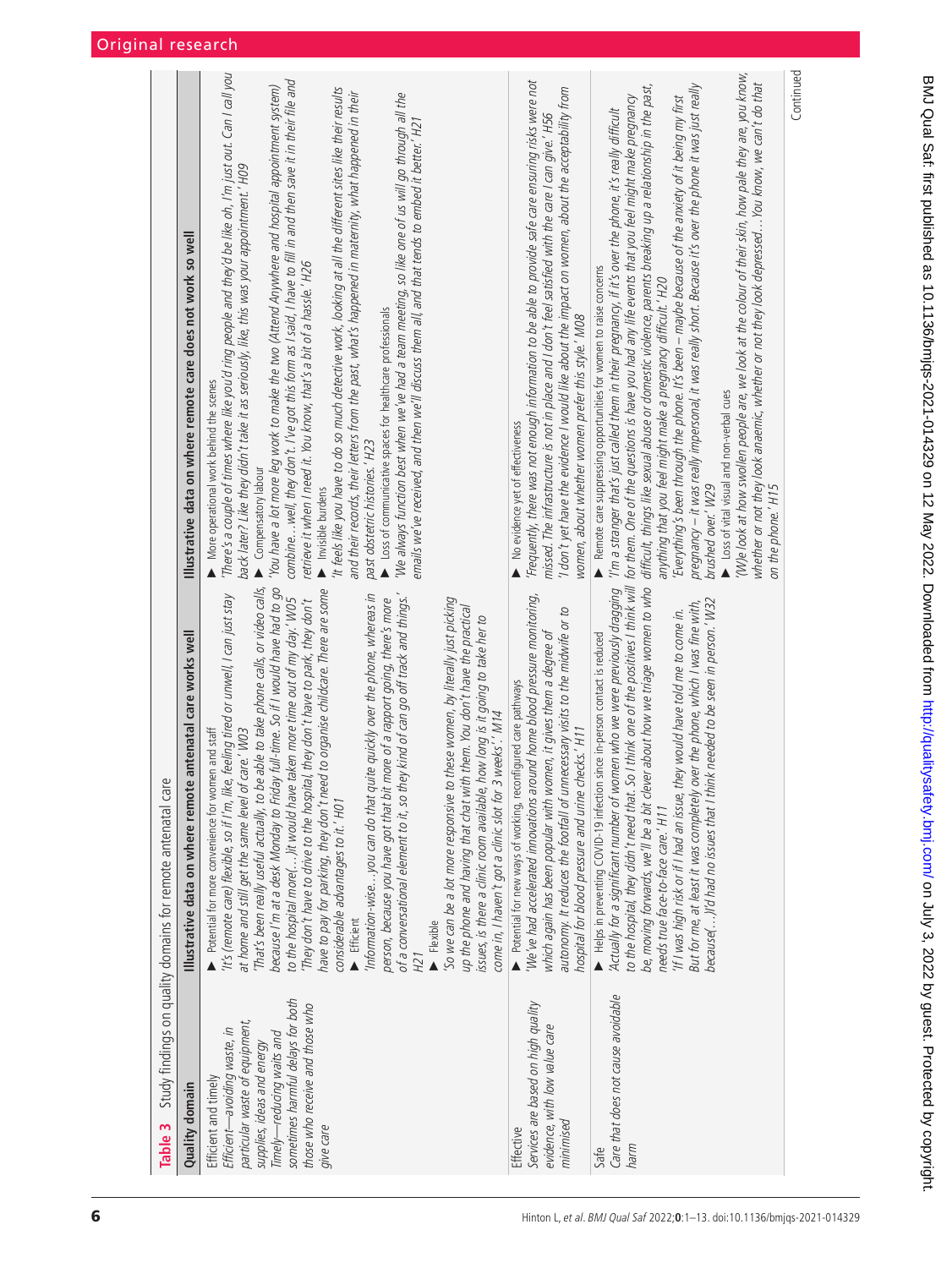| Table 3 Continued                                                                                                                                                                 |                                                                                                                                                                                                                                                                                                                                                                                                                                                                                                                                                                                                                                           |                                                                                                                                                                                                                                                                                                                                                                                                                                                                                                                                                                                                                                                                                                                                                                                                                                                                                                                                                                                                                                                                                                                                                                                                                                                            |
|-----------------------------------------------------------------------------------------------------------------------------------------------------------------------------------|-------------------------------------------------------------------------------------------------------------------------------------------------------------------------------------------------------------------------------------------------------------------------------------------------------------------------------------------------------------------------------------------------------------------------------------------------------------------------------------------------------------------------------------------------------------------------------------------------------------------------------------------|------------------------------------------------------------------------------------------------------------------------------------------------------------------------------------------------------------------------------------------------------------------------------------------------------------------------------------------------------------------------------------------------------------------------------------------------------------------------------------------------------------------------------------------------------------------------------------------------------------------------------------------------------------------------------------------------------------------------------------------------------------------------------------------------------------------------------------------------------------------------------------------------------------------------------------------------------------------------------------------------------------------------------------------------------------------------------------------------------------------------------------------------------------------------------------------------------------------------------------------------------------|
| Quality domain                                                                                                                                                                    | antenatal care works well<br>Illustrative data on where remote                                                                                                                                                                                                                                                                                                                                                                                                                                                                                                                                                                            | Illustrative data on where remote care does not work so well                                                                                                                                                                                                                                                                                                                                                                                                                                                                                                                                                                                                                                                                                                                                                                                                                                                                                                                                                                                                                                                                                                                                                                                               |
| to use, including obstacles related to<br>Care that does not present barriers<br>finance, transport, or design<br>Accessible                                                      | So, in the video clinics they will have a regular appointment with the diabetes<br>They have a 24 hour pregnancy advice line, so wherever I've had a worry I've<br>on a video, virtual clinic rather than a<br>Type one or Type two diabetes with the consultant as well. So, we can all still<br>specialist nurse and the diabetes specialist dietician, and for our ladies with<br>New ways of providing care, including multidisciplinary team meetings<br>been able to call that number()So it was very responsive.' W35<br>have that joint decision-making but just<br>Amplified modes of communication<br>face-to-face clinic.' H14 | were in there, just not all, and some of the information were there and just not all()It's just half done,<br>The maternity app, if it was done properly, it would have been really useful. Some of the appointments<br>'We just have it on our computer, so we don't have iPads or phones that can access it, so we have to<br>be physically in the office to access it. So if we're not in the office or we're out somewhere else, we<br>I mean, the video calls are a bit of an issue, just because of the internet connection, and I think!<br>mean, I'm not 100 per cent sure but lso l I'm in a very rural area, I don't have broadband, I'm<br>Level of digital infrastructure and literacy required to deliver and receive remote care<br>relying on my 4G hotspot, so that is a bit of a problem.' W05<br>half completed, makes it a bit pointless sometimes.' W30<br>can't access those records at all.' H12                                                                                                                                                                                                                                                                                                                                     |
| and responsive to individual patient<br>Providing care that is respectful of<br>preferences, needs and values<br>Person-centred                                                   | put their little one to bed. That sort of sense of flexibility, people you hope are<br>model that's coming into Hospital D, you know, midwives are on call all day,<br>'It provides flexibility, you know, I'm just thinking with the continuity of care<br>you might be able to have a Zoom meeting at seven o'clock when they've<br>Can fit into women's needs, especially for providing information or test results<br>more able to access care.' H29<br>without negative implications                                                                                                                                                 | "I'll be honest, I don't think I have got a relationship with the midwives, because there isn't that face to<br>I feel very isolated on my own, that the midwife is simply interested in this baby and not interested in<br>In real face-to-face kind of appointments, you get more like chitchats, which somehow sometimes<br>'When done remotely everything feels more formal, like a business interaction.' W94<br>reveal things that you might not have thought of.' W30<br>Care may become more transactional than relational<br>the family as a unit.' Participant W37<br>Appointments feel rushed<br>face interaction.' W33                                                                                                                                                                                                                                                                                                                                                                                                                                                                                                                                                                                                                         |
| with continuity of care where possible<br>to individual choices and preferences,<br>Care should be designed to respond<br>Enables choice and continuity                           | First time mums should be able to have face to face appointments()Second<br>It's more about trying to develop a proper personalised understanding of that<br>time round mums should be given the choice as to whether they want face to<br>person's circumstances and working out what's appropriate and what's not<br>I think that they really need to personalise the care to the individual.' W31<br>A hybrid pathway can support personalised care, with the right risk assessment<br>'I think choice to be seen remotely or face to face is important.' W93<br>Importance of choice<br>face or remote.' W11<br>appropriate.' M03     | 'Remote consultation doesn't work for everyone equally. And I think that's really, really important and<br>If it was a longer term thing where we were talking about bringing in remote care as part of standard<br>maternity then that should be communicated to you right at the beginning as part of your package of<br>does a disservice. And I think there needs to be a bit of flexibility in the system and I don't think there<br>I do think we should be allowed to use our clinical judgement, rather than just a blanket 'this is how'<br>a number of midwives that are approaching retirement age that would say they are not very digitally<br>if someone, you are talking to someone on the phone and they do speak little to no English, then to<br>People have to feel comfortable with it, the actual using of the platforms, and, you know, there are<br>insist on them having all of their consultations as remote until 28 weeks I think is really stupid and<br>sawy, so it's been difficult for them. And they have probably used the telephone more than video<br>appointments. So, that has certainly been a problem for people' H24<br>One size does not fit all<br>is any currently.' W15<br>it's got to be'.' H12<br>care.' W35 |
| ethnicity, geographic location and<br>Providing care that does not vary<br>characteristics such as gender,<br>in quality because of personal<br>socioeconomic status<br>Equitable | major pain on our side, they don't have to pay for parking, they don't need to<br>Remote assessment for the right person is probably absolutely fine, whereas<br>they don't have to drive to the hospital, they don't have to park, which is a<br>'I think that most (patients/service users)find some positive elements to it,<br>organise childcare. There are some considerable advantages to it.' H01<br>remote assessment for the wrong person is not going to help. And it's<br>or about.' M10<br>knowing which person you're talking to<br>Works for some                                                                          | Sometimes women appear to be a certain way but once they've got your trust you can find out so<br>much and actually she might have a dreadful life and sometimes it's that midwife that helps that<br>Does not work for some (see table 4 for expanded set of quotations for equity)<br>woman out.' H18                                                                                                                                                                                                                                                                                                                                                                                                                                                                                                                                                                                                                                                                                                                                                                                                                                                                                                                                                    |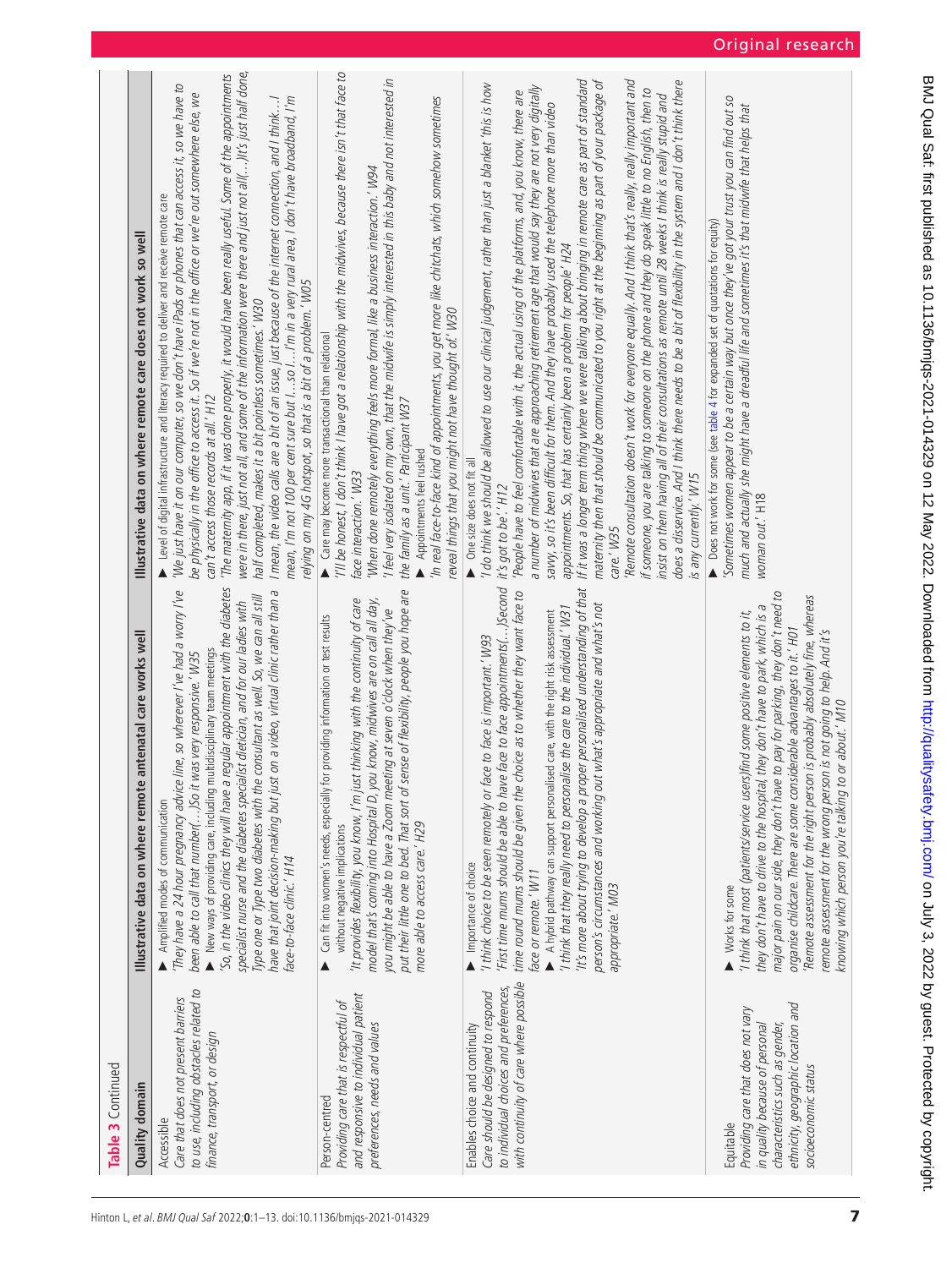cues and clues as to the pregnant woman's physical and mental well-being. Women reported they felt brushed over and found it harder to raise concerns. For those experiencing or at risk of domestic abuse, telephone appointments removed the safe space of face-to-face consultations and obscured many cues that midwives or other healthcare professionals would be able to spot in person. Other vulnerable groups identified included those with previous trauma or learning difficulties or those for whom remote care could increase social isolation.

#### **Accessibility**

Accessibility describes the ease with which care can be reached without barriers to service use.<sup>[59 60](#page-12-4)</sup> Remote antenatal care was seen by participants as offering some advantages in increasing accessibility, for example, by expanding the ways care could be provided, reducing challenges to access associated with location and travel and offering opportunities for additional contacts between appointments. Examples of better accessibility cited by participants included provision of perinatal mental support and facilitating consultations requiring multidisciplinary teams or specialist obstetricians working at different hospitals. Some participants were also very positive about new modes of communication (e.g., mobile telephone, email, social media and apps) and digital resources (e.g., hospital trust webpages, videos and podcasts) that they saw as improving accessibility to information and support.

Again, however, remote care was not straightforward in its impacts on accessibility. Care that was more transactional in nature, such as information exchange during the initial antenatal 'booking' appointment, was identified by participants as increasing in accessibility when offered remotely. But action that relied on relational care or continuity, such as raising concerns or safeguarding, became less accessible.

Importantly, the resource requirements for delivering and engaging with remote care were cited by participants as a major influence on accessibility. All forms of remote contact assumed access to a quiet, private space. This was often difficult or impossible for women and not always straightforward for healthcare professionals either. Telephone calls required women to have a device, a phone signal and enough credit and charge on the phone. Video calls required clinicians *and* women to have access to a video-consulting platform, a stable internet connection and internet-enabled device and to be able to use them reliably. Remote care also relied on individuals having the skills and language competence to participate in remote consultations or information provision and to share in the sociocultural expectations of NHS-provided maternity care.

#### **Equity and inclusion**

Equitable care is care that does not vary in quality or accessibility because of personal characteristics such

as sex/gender, ethnicity, geography or socioeconomic status. $31$  We identified major concerns in relation to equity of remote care, detailed in [table](#page-8-0) 4. Participants reported that remote care worked very well for digitally enabled and health-literate women who were confident in what to expect from their care, and for women who had pre-existing relationships with health professionals. However, all participant groups raised concerns about the potential for remote care to further disadvantage some groups and to risk amplifying existing structural inequalities.

Groups identified as especially vulnerable included those who were digitally excluded through lack of internet access or the hardware to connect and/or had low levels of digital literacy, a low base level of oracy and literacy in English language and challenges in reading instructions, inputting data and communicating effectively. Participants reported concerns that particular social, cultural and economic risk factors, often associated with communities at risk of marginalisation, could lead to inequality of access and other forms of exclusion.

#### **Person-centredness**

Person-centred care can be understood as care that is respectful of and responsive to individual needs, preferences and values, taking into account the preferences and aspirations of individuals and the culture of their community.<sup>53</sup> All participant groups reported that establishing and maintaining the relationships and trust necessary to achieve person-centred care was much harder to do remotely. The remote appointments that worked best were those that were largely transactional and protocol-driven in character. Such consultations were typically those that did not rely too much on non-verbal cues, for example, providing uncomplicated information or results without negative implications, or routine recording of blood pressure/glucose levels. However, women and health professionals emphasised that these 'content-focused' consultations were only one small part of antenatal care, or one part of a wider antenatal appointment.

Women often described a lack of rapport and reassurance associated with remote care. Because appointments were experienced as shorter and more transactional than therapeutic, women reported that they felt like a 'tick-box exercise' focused on the clinical aspects of care at the expense of the relational. They found it harder to raise concerns about symptoms or mental health issues. Healthcare professionals similarly worried that women found it harder to open up about what mattered to them. They reported that it was particularly challenging for women who did not speak sufficient English to follow rapid exchanges.

#### **Choice and continuity**

Responsiveness to individual choices and preferences is an important feature of quality of care.<sup>[31](#page-11-19)</sup> A particularly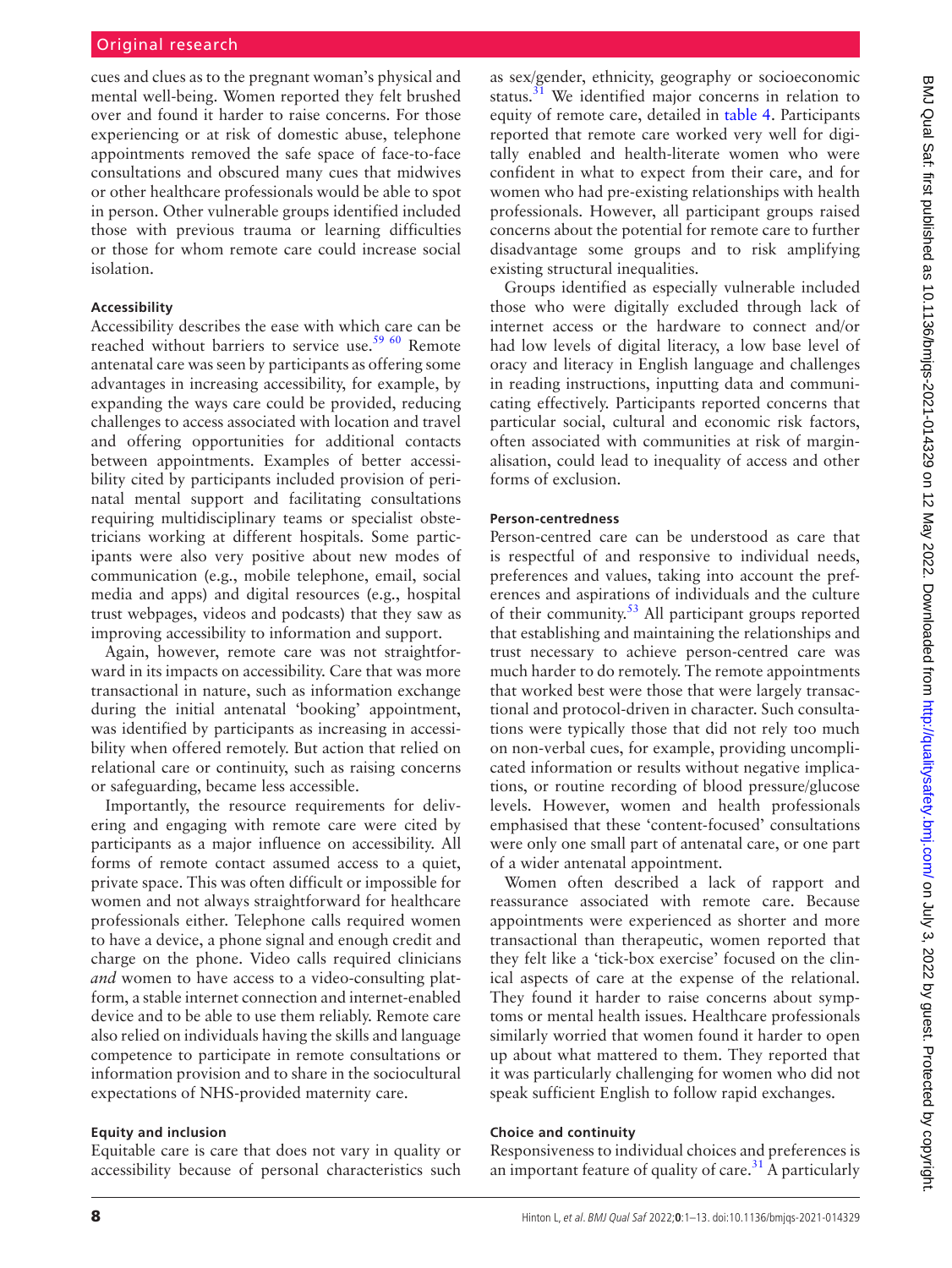# <span id="page-8-0"></span>**Table 4** Impacts of remote care on equity

| Indicator of risk of disadvantage                                                                                                                                                                       | Illustrative quotes                                                                                                                                                                                                                                                                                                                                                                                                                                                                                                                                                                                                                                                                                                                                                                                                                          |
|---------------------------------------------------------------------------------------------------------------------------------------------------------------------------------------------------------|----------------------------------------------------------------------------------------------------------------------------------------------------------------------------------------------------------------------------------------------------------------------------------------------------------------------------------------------------------------------------------------------------------------------------------------------------------------------------------------------------------------------------------------------------------------------------------------------------------------------------------------------------------------------------------------------------------------------------------------------------------------------------------------------------------------------------------------------|
| Digital poverty and exclusion<br>Access to care for women who did not<br>have easy access to devices or video<br>consulting platforms, the credit to<br>connect, or may not have had a device<br>at all | 'There's constantly a push for things to be digital; and there are huge advantages of that, but, until you make<br>internet free for everyone and give everyone a smart phone, then, you know, the people that really need us are<br>the ones that get left behind.' H24<br>'Some ladies, saying my phone's not working, my phone's broken, I haven't got credit. And then ringing up, well,<br>I couldn't answer because I've got no credit on my phone or without a signal. Those things for the vulnerable<br>women.' H13                                                                                                                                                                                                                                                                                                                 |
| Domestic abuse/violence<br>For those experiencing domestic abuse,<br>telephone appointments obscured<br>many cues and clues that midwives<br>would be able to pick up on in person                      | 'Sometimes women appear to be a certain way but once they've got your trust you can find out so much and,<br>actually, she might have a dreadful life and sometimes it's that midwife that helps that woman out.' H18<br>'More often than not their partner didn't come, and so it provided a safe space for women to talk about their<br>issues at home. And enabled us to pick on subtleties in terms of any domestic abuse, any physical abuse; you<br>know, you'd sometimes be able to see that physically on their body. So, you don't necessarily see that remotely.<br>And for a lot of people, they don't have an extra room where they could go in and have their appointment; they<br>might be living in a one-bed bedsit, so a remote appointment is completely inappropriate. So, accessibility was<br>certainly a problem.' H24 |
| Women who have experienced trauma<br>or previous pregnancy loss                                                                                                                                         | 'No, my booking wasn't face to face. That was over the telephone, and that was more difficult because you have<br>to disclose a huge amount of information. So I was in a violent relationship before and had to tell her all about<br>that over the phone()and that's a lot to do with somebody you've never met over the phone.' W35                                                                                                                                                                                                                                                                                                                                                                                                                                                                                                       |
| Multiple deprivation, cared for a cross<br>multiple agencies                                                                                                                                            | 'Most of our ladies are deprived financially, they don't have any Wi-Fi, they don't have a smartphone (or laptops)<br>to be able to do that. So a language barrier can be very difficult as well. Because like you got a link sent, that<br>person on the other end might not be able to read English and not be able to understand the simple instructions.'<br>$H30+H31$                                                                                                                                                                                                                                                                                                                                                                                                                                                                   |
| Sociocultural influences                                                                                                                                                                                | 'So the Asian women that we were looking after prior to lockdown who've stayed on as clients, all, one hundred<br>per cent of them, told us they didn't need our support during lockdown. And the only reason that I can quess that<br>was just because they didn't have space to talk to us, we're talking around about 50 women. They've said that<br>they wanted to come back when we do face to face again, but they didn't want support via telephone, video or<br>any online activity.' M02                                                                                                                                                                                                                                                                                                                                            |
| levels of literacy                                                                                                                                                                                      | Women with learning difficulties or low 'Obviously, the worry with it (provision of additional information online) is that there is always going to be<br>somebody who can't quite access it because they just don't do computers or are a bit dyslexic or what have you.'<br>H <sub>04</sub>                                                                                                                                                                                                                                                                                                                                                                                                                                                                                                                                                |
| Language barriers                                                                                                                                                                                       | 'I find it hard sometimes depending on the accent to follow through, so I felt like it was reallyshe was talking<br>really fast, and maybe I could have said, like, forask for her to slow down a little bit. But, yeah, I think that the<br>main barrier was actually getting a bit lost in translation, 'cause at the end of the call, for example, I didn't even<br>realise the call was about to end (laugh) ( maybe there was)a sentence that maybe would be obvious for a<br>native speaker, that that was the end of the call, but for me it wasn't. And then I realised I hadn't asked any of my<br>questions, 'cause I was waiting for that moment of, like, do you have any questions (laugh).' W29                                                                                                                                |

important preference for healthcare professionals and women alike was for relational continuity, which they saw as underpinning trusting relationships in antenatal care. $61 62$  Both choice and continuity were reported to have been adversely impacted by the turbulence of the pandemic. Some women reported that they felt lost in the system and unable to make choices about their care. Participants agreed that one size does not fit all, and that ideally women would be offered a blend and choice of care mode (for example between remote and in-person care), through shared decision-making. They proposed that choice should be supported by information about different pathways. They also emphasised the importance of clear guidance for healthcare professionals for risk assessments to consider the woman's medical, social and cultural histories, some of which would only revealed through trusting relationships over time.

# **DISCUSSION**

# **Main findings**

The COVID-19 pandemic has led to a new era of remote care, but the principles that should inform

its development remain underdeveloped. $29$  Given the enthusiasm for retaining aspects of remote antenatal care postpandemic, it is important that policy and practice are guided by clarity about 'what good looks like'.<sup>[11 12](#page-10-5)</sup> Evidence in other clinical fields has mostly focused on consultations and on aspects of experience of care[.19–23 63–65](#page-11-3) Our study suggests that remote care needs to be understood as a whole system—of which consultations are just one part—and that a much broader conceptualisation of the relevant dimensions of care along entire pathways is needed. This large qualitative study of the views and experiences of women, healthcare professionals and system-level stakeholders has generated a framework ([table](#page-4-0) 2) that identifies relevant dimensions of quality and standards for remote antenatal care. The dimensions identified in our analysis map closely onto existing frameworks for quality in health systems, including the Institute of Medicine framework, $41$  with the additional dimension of Choice and Continuity. The similarity between the two offers some confidence in the validity of the findings. By offering a systematic way of structuring thinking about quality in remote antenatal care, this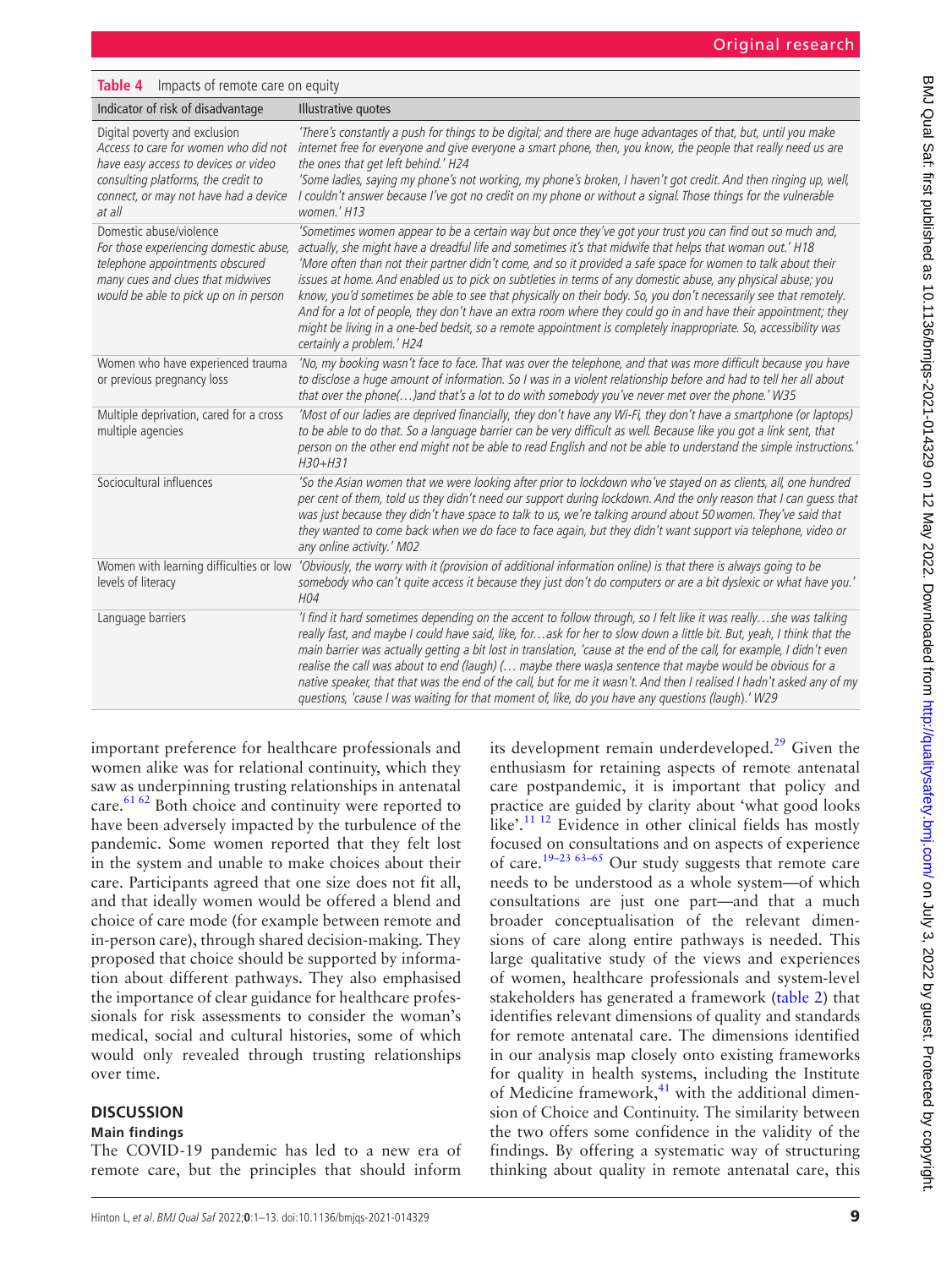new maternity-specific framework can guide policy and practice.

Our findings suggest that there are both advantages and disadvantages of remote care across each of the domains. Although participants valued the potential convenience and flexibility offered by remote care, what may appear to be efficiency gains may also involve hidden burdens leading to invisible work and compensatory labour.<sup>[56 66](#page-12-1)</sup> Permeating women's accounts were concerns about safety, effectiveness and person-centredness, linked to the risk that absence of in-person contact might undermine the quality of interactions and hinder safeguarding and recognition of other safety issues. The risks facing women vary and some may need antenatal care that is wholly face-toface. There was also much concern about the potential for negative impacts of remote care on equality and inclusion, especially given disparities in digital access and variation in maternity outcomes linked to structural inequalities. $67-69$  Our findings also highlight differences between modes of remote care. While telephones are often cheaper and more ubiquitous, video consultations provide visual as well as audio information. However, both telephone and video platforms are vulnerable to poor connections, and people do not always have access to the necessary hardware or subscriptions to data services. A high-quality evidencebase will need to be built to address these concerns.

In identifying that remote care should be regarded neither as a utopia nor a dystopia, our findings are suggestive of a number of recommendations for policy and practice if the potential of remote antenatal care is to be realised while the risks are mitigated. Optimising remote care for the future will require investment in high quality technology infrastructure, human resources and digital literacy skills and in codesigning pathways, work systems, workflows and processes to support efficiency and convenience for both service users and healthcare professionals. These are not solely practical considerations—they also have profound implications for structural equity. Given evidence of widespread digital poverty—a significant proportion of the UK public lacks adequate access to data infrastructures, such as broadband, connectivity and smartphones $69$ —the design of remote care models will need to mitigate the risks that disproportionately affect some groups.

A particularly striking finding of our study was the emphasis across all participants on safety as a concern for remote antenatal care, including potential barriers to the role of trusting relationships and continuity<sup>[70 71](#page-12-8)</sup> in achieving both safety and personcentred care. In foregrounding the central importance of relationships, our study emphasises that any lasting shift to remote provision will need to be highly attentive to designing care pathways so that they facilitate successful relationships between people who are pregnant and those who are caring

for them.[72 73](#page-12-9) Opportunities and mechanisms for reporting safety concerns will need to be built into these pathways<sup>[74](#page-12-10)</sup> and should be broadly conceived. For instance, the loss of 'communicative spaces' for healthcare professionals to engage in debriefs, handovers and corridor conversations is likely to generate safety issues as well as impairing their experience of work. $75$ 

#### **Strengths and limitations**

A strength of this study is its large and diverse sample that brings together of the voices of pregnant women, healthcare professionals, managers and system-level stakeholders. The remote interviewing and survey approach supported the development of an ethnically and geographically diverse sample. The remote approach, however, favoured those we could reach with our study information as well as those with the resources, capacity and time to engage and take part in the survey and/or interviews. While efforts were made to mitigate against these barriers, inevitably we have not been able to capture all perspectives. Thus, the very nature of remote research, compelled by the pandemic, may have also created a self-selecting sample of more digitally-enabled participants. It was not possible to estimate a survey response rate owing to the recruitment methods used. Further, we were unable to measure clinical outcomes or to infer causal relationships. Accordingly, this paper does not make recommendations about the role of the routine physical and mental checks that should be maintained in future antenatal pathways.

# **CONCLUSION**

The lure of digital transformation is powerful and hard to resist,  $7677$  but introducing major changes into healthcare systems is rarely straightforward<sup>78-82</sup> and requires a systematic approach to quality and safety. Our study offers a provisional framework that can help in structuring thinking, policy and practice and, by drawing attention to the range of domains relevant to remote antenatal care, will help support the development of a codesigned evidence-base. Our findings suggest that a hybrid model should be on offer, but one that has sufficient flexibility to accommodate the needs and priorities of different groups and that is highly sensitised to equity and inclusion. Key areas for development and testing include the extent to which transactional and relational aspects of care are interlinked, the significance of continuity as a feature of quality in remote care and outcomes and experiences of different modes of remote antenatal care.

#### **Details of ethics approval**

All participants were provided with information about the study and gave consent (see Consent form in [online](https://dx.doi.org/10.1136/bmjqs-2021-014329) [supplemental file S3](https://dx.doi.org/10.1136/bmjqs-2021-014329) File (redacted)). We followed the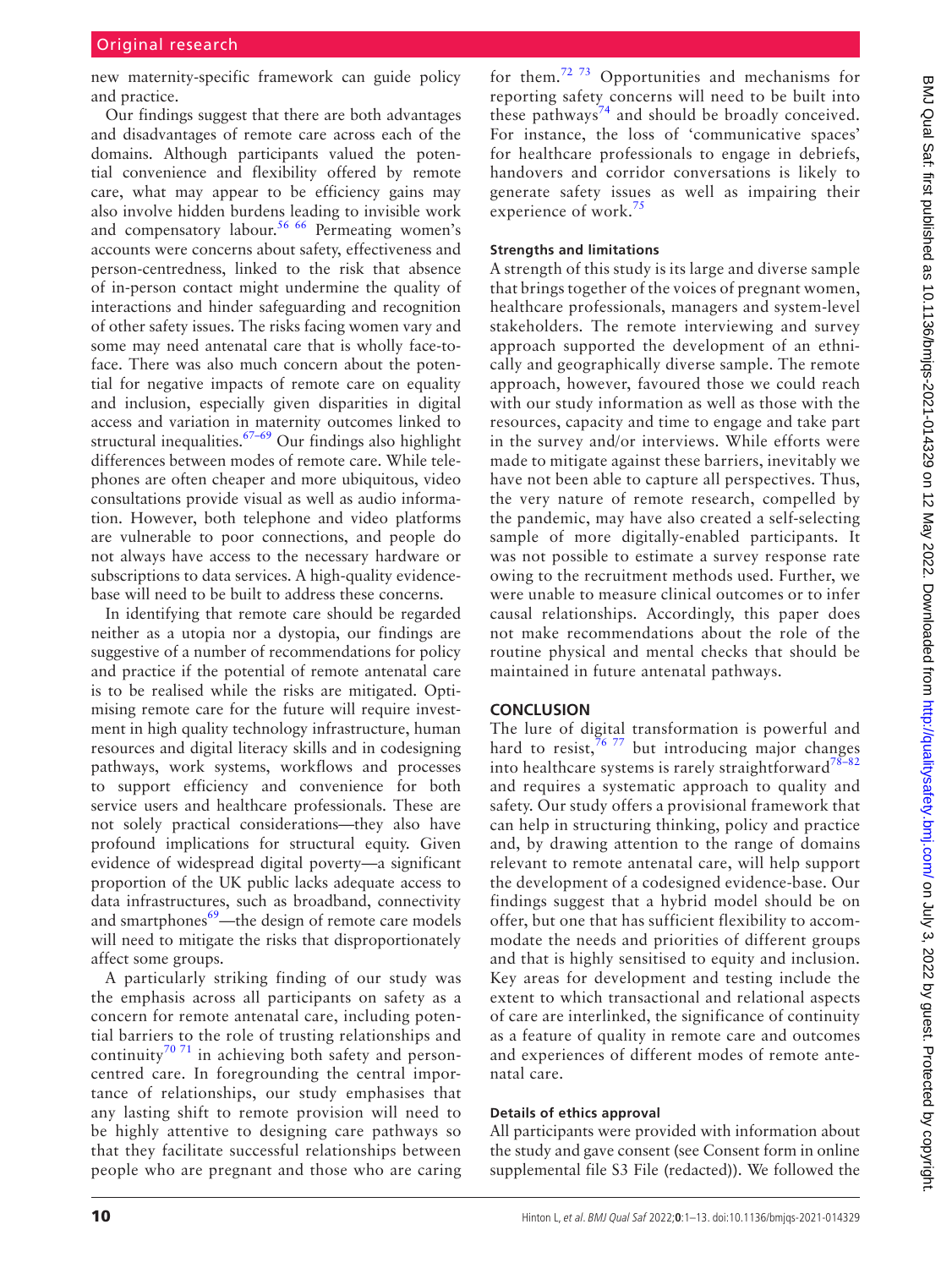Standards for Reporting Qualitative Research recommendations ([online supplemental file S4\)](https://dx.doi.org/10.1136/bmjqs-2021-014329).<sup>[48](#page-11-13)</sup>

#### **Author affiliations**

<sup>1</sup>THIS Institute (The Healthcare Improvement Studies), Department of Public Health and Primary Care, University of Cambridge, Cambridge, UK <sup>2</sup>Nuffield Department of Primary Health Care Sciences, Oxford University, Oxford, UK

<sup>3</sup>Usher Institute, University of Edinburgh, Edinburgh, UK

4 Department of Health Sciences, University of Leicester, Leicester, UK

- <sup>5</sup>Royal College of Obstetricians and Gynaecologists, London, UK
- 6 PROMPT Maternity Foundation, Bristol, UK

7 Maternal and Fetal Research Unit Division of Women's Health, St Thomas' Hospital, London, UK

<sup>8</sup>NHS Bedfordshire Clinical Commissioning Group, Bedford, UK

9 University Hospitals Birmingham NHS Foundation Trust, Birmingham, UK <sup>10</sup>RAND Europe, Cambridge, UK

**Twitter** Lisa Hinton [@LisaHinton4](https://twitter.com/LisaHinton4), Francesca H Dakin [@dakinfrancesca](https://twitter.com/dakinfrancesca), Karolina Kuberska [@K\\_Kuberska](https://twitter.com/K_Kuberska) and Richard J McManus [@richardjmcmanus](https://twitter.com/richardjmcmanus)

**Acknowledgements** We are grateful to the study's Expert Collaborative Group for their input and guidance. The group included: Filsan H Ali, Nicky J Lyon, Dr Christine I Ekechi, Jane Fisher, Emma M Crookes, Dr Sharon Dixon, Joyce Darko, Lia Brigante, Jane Brewin, Nadia Brobbey, Marcus E Green, Professor Sara Kenyon and Michele Upton.

**Contributors** The study was conceived by LH, MD-W and TD. Study setup for the survey and interview phases (including planning and approvals) were led by LH and FD, with design input from KK, MD-W and coinvestigators (TD, CW, RJM, LC, SC, EH). KK conducted a literature review to ascertain the existing evidence-base for remote care. The survey was built in Qualtrics by FD with support from Thiscovery team members. Researchers at RAND Europe undertook an initial analysis of the free text responses, with additional analysis by LH and FHD. Interviews were conducted by LH, FD, KK and JW. Interview analysis was completed by LH, FD, KK and NB using a coding framework developed by LH in discussion with FHD, KK and NB. LH, FD, KK and NB met frequently during analysis to discuss the results and confirm the reliability of each researcher's analyses before discussion with MDW, co-investigators and the Expert Collaborative Contributorship Group. MD-W is the guarantor.

**Funding** This project is funded by THIS Institute's grant from the Health Foundation. The Health Foundation is an independent charity committed to bringing about better health and health care for people in the UK. Mary Dixon-Woods is an NIHR Senior Investigator (NF-SI-0617-10026). Richard McManus and Lucy Chappell are NIHR Research Professors ((NIHR-RP-R2-12-015, NIHR -RP-2014-05-019) and NIHR Senior Investigators.

**Competing interests** TD is Vice President of the Royal College of Obstetricians and Gynaecologists. RJM has previously received BP monitors from Omron Healthcare for research purposes and is working with them on a telemonitoring system.

**Patient consent for publication** Not applicable.

**Ethics approval** Ethical approval for the study was obtained from the NHS HRA West Midlands—Coventry and Warwickshire Research Ethics Committee on 22 July 2020 (20/ WM/0204). Participants gave informed consent to participate in the study before taking part.

**Provenance and peer review** Not commissioned; externally peer reviewed.

**Data availability statement** Data are available on reasonable request. The data that support the findings of this study are available from the corresponding author on reasonable request.

**Supplemental material** This content has been supplied by the author(s). It has not been vetted by BMJ Publishing Group Limited (BMJ) and may not have been peer-reviewed. Any

opinions or recommendations discussed are solely those of the author(s) and are not endorsed by BMJ. BMJ disclaims all liability and responsibility arising from any reliance placed on the content. Where the content includes any translated material, BMJ does not warrant the accuracy and reliability of the translations (including but not limited to local regulations, clinical guidelines, terminology, drug names and drug dosages), and is not responsible for any error and/or omissions arising from translation and adaptation or otherwise.

**Open access** This is an open access article distributed in accordance with the Creative Commons Attribution Non Commercial (CC BY-NC 4.0) license, which permits others to distribute, remix, adapt, build upon this work noncommercially, and license their derivative works on different terms, provided the original work is properly cited, appropriate credit is given, any changes made indicated, and the use is noncommercial. See: [http://creativecommons.org/licenses/by-nc/4.](http://creativecommons.org/licenses/by-nc/4.0/)  $\Omega$ 

# **ORCID iD**

Lisa Hinton<http://orcid.org/0000-0002-6082-3151>

# **REFERENCES**

- <span id="page-10-0"></span>1 Office for National Statistics. *Births in England and Wales: 2019. ons.gov.uk*, 2020.
- 2 Northern Ireland Statistics and Research Agency. *Registrar General annual report 2019. nisra.gov.uk*, 2020.
- 3 National Records of Scotland. *Vital events reference tables 2019. nrscotland.gov.uk*, 2020.
- <span id="page-10-1"></span>4 Widdows K, Roberts SA, Camacho EM, *et al*. Stillbirth rates, service outcomes and costs of implementing NHS England's saving babies' lives care bundle in maternity units in England: a cohort study. *[PLoS One](http://dx.doi.org/10.1371/journal.pone.0250150)* 2021;16:e0250150.
- <span id="page-10-6"></span>5 Knight MBK, Tuffnell D, Shakespeare J, *et al*, eds. *on behalf of MBRRACE-UK,. Saving Lives, Improving Mothers' Care - Lessons learned to inform maternity care from theUK and Ireland Confidential Enquiries into Maternal Deaths and Morbidity 2016-18*. Oxford: d: National Perinatal Epidemiology Unit, University of Oxford, 2020.
- 6 NHS England. *Saving babies' lives care bundle version 2*. NHS England, 2019.
- 7 The Maternity Transformation Programme on behalf of NHS England and NHS Improvement. *Better births four years on: a review of progress*. NHS England, 2020.
- <span id="page-10-2"></span>8 Royal College of Obstetricians and Gynaecologists. *Coronavirus (COVID-19) infection in pregnancy: guidance for healthcare professionals. version 13 ED*, 2021.
- <span id="page-10-3"></span>9 Jardine J, Relph S, Magee LA, *et al*. Maternity services in the UK during the coronavirus disease 2019 pandemic: a national survey of modifications to standard care. *[BJOG](http://dx.doi.org/10.1111/1471-0528.16547)* 2021;128:880–9.
- <span id="page-10-4"></span>10 Khalil A, von Dadelszen P, Kalafat E, *et al*. Change in obstetric attendance and activities during the COVID-19 pandemic. *[Lancet Infect Dis](http://dx.doi.org/10.1016/S1473-3099(20)30779-9)* 2021;21:e115.
- <span id="page-10-5"></span>11 NHS. *Long term plan*, 2019.
- 12 NHSX. Supporting care with remote monitoring, 2021. Available: [https://www.nhsx.nhs.uk/covid-19-response/](https://www.nhsx.nhs.uk/covid-19-response/technology-nhs/supporting-the-innovation-collaboratives-to-expand-their-remote-monitoring-plans/) [technology-nhs/supporting-the-innovation-collaboratives-to](https://www.nhsx.nhs.uk/covid-19-response/technology-nhs/supporting-the-innovation-collaboratives-to-expand-their-remote-monitoring-plans/)[expand-their-remote-monitoring-plans/](https://www.nhsx.nhs.uk/covid-19-response/technology-nhs/supporting-the-innovation-collaboratives-to-expand-their-remote-monitoring-plans/)
- 13 Secretary of State for Health and Social Care. *Integration and innovation: working together to improve health and social care for all*. UK: APS Groupon behalf of the Controller of Her Majesty's Stationery Office, 2021.
- 14 Secretary of State for Health and Social Care. *The best start for life: a vision for the 1,001 critical days*. UK: APS Group, 2021.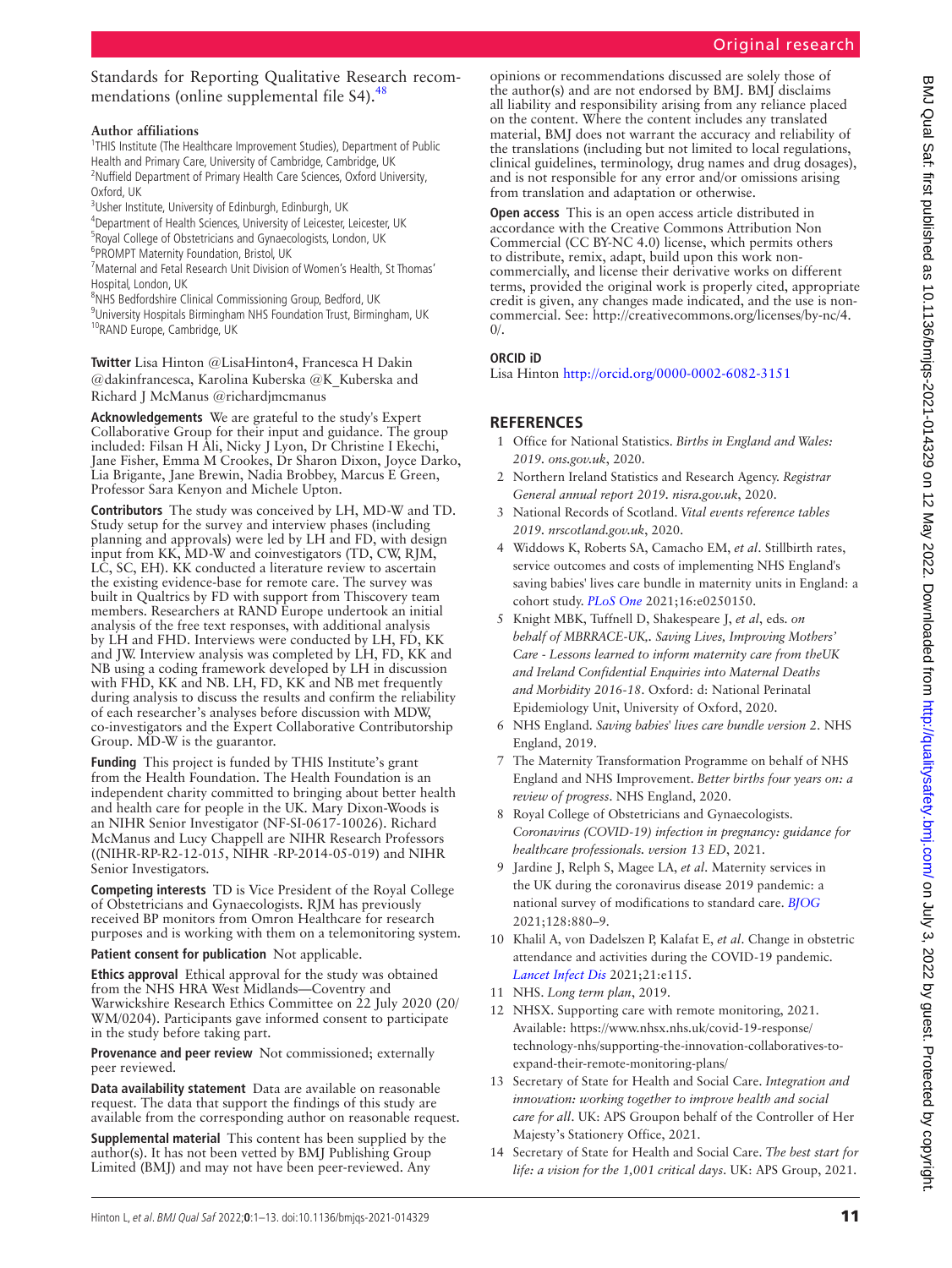# Original research

- <span id="page-11-0"></span>15 Chmielewska B, Barratt I, Townsend R, *et al*. Effects of the COVID-19 pandemic on maternal and perinatal outcomes: a systematic review and meta-analysis. *[The Lancet Global Health](http://dx.doi.org/10.1016/S2214-109X(21)00079-6)* 2021;9:e759–72.
- <span id="page-11-1"></span>16 Palmer KR, Tanner M, Davies-Tuck M, *et al*. Widespread implementation of a low-cost telehealth service in the delivery of antenatal care during the COVID-19 pandemic: an interrupted time-series analysis. *[Lancet](http://dx.doi.org/10.1016/S0140-6736(21)00668-1)* 2021;398:41–52.
- <span id="page-11-2"></span>17 Mackillop L, Hirst JE, Bartlett KJ, *et al*. Comparing the efficacy of a mobile Phone-Based blood glucose management system with standard clinic care in women with gestational diabetes: randomized controlled trial. *[JMIR Mhealth Uhealth](http://dx.doi.org/10.2196/mhealth.9512)* 2018;6:e71.
- 18 Hinton L, Tucker KL, Greenfield SM, *et al*. Blood pressure self-monitoring in pregnancy (bump) feasibility study; a qualitative analysis of women's experiences of self-monitoring. *[BMC Pregnancy Childbirth](http://dx.doi.org/10.1186/s12884-017-1592-1)* 2017;17:427.
- <span id="page-11-3"></span>19 Pflugeisen BM, Mou J. Patient satisfaction with virtual obstetric care. *[Matern Child Health J](http://dx.doi.org/10.1007/s10995-017-2284-1)* 2017;21:1544–51.
- <span id="page-11-4"></span>20 Hinton L, Kuberska K, Dakin F. *Creating equitable remote antenatal care: the importance of inclusion*. BMJ: BMJ Opinion, 2021.
- 21 Alves DS, Times VC, da Silva Érika Maria Alves, *et al*. Advances in obstetric telemonitoring: a systematic review. *[Int J](http://dx.doi.org/10.1016/j.ijmedinf.2019.104004)  [Med Inform](http://dx.doi.org/10.1016/j.ijmedinf.2019.104004)* 2020;134:104004.
- 22 van den Heuvel JF, Groenhof TK, Veerbeek JH, *et al*. eHealth as the next-generation perinatal care: an overview of the literature. *[J Med Internet Res](http://dx.doi.org/10.2196/jmir.9262)* 2018;20:e202.
- 23 Jeganathan S, Prasannan L, Blitz MJ, *et al*. Adherence and acceptability of telehealth appointments for high-risk obstetrical patients during the coronavirus disease 2019 pandemic. *[Am J Obstet Gynecol MFM](http://dx.doi.org/10.1016/j.ajogmf.2020.100233)* 2020;2:100233.
- 24 Deaton A, Cartwright N. Understanding and misunderstanding randomized controlled trials. *[Soc Sci Med](http://dx.doi.org/10.1016/j.socscimed.2017.12.005)* 2018;210:2–21.
- 25 Khunti K, Routen A, Pareek M, *et al*. The language of ethnicity. *[BMJ](http://dx.doi.org/10.1136/bmj.m4493)* 2020;371:m4493.
- 26 Henderson J, Gao H, Redshaw M. Experiencing maternity care: the care received and perceptions of women from different ethnic groups. *[BMC Pregnancy Childbirth](http://dx.doi.org/10.1186/1471-2393-13-196)* 2013;13:196.
- 27 Liberati E, Richards N, Parker J, *et al*. Remote care for mental health: qualitative study with service users, carers and staff during the COVID-19 pandemic. *[BMJ Open](http://dx.doi.org/10.1101/2021.01.18.21250032)* 2021;2021
- 28 Liberati E, Richards N, Parker J, *et al*. Remote care for mental health: qualitative study with service users, carers and staff during the COVID-19 pandemic. *[BMJ Open](http://dx.doi.org/10.1136/bmjopen-2021-049210)* 2021;11:e049210.
- <span id="page-11-5"></span>29 Herzer KR, Pronovost PJ. Ensuring quality in the era of virtual care. *[JAMA](http://dx.doi.org/10.1001/jama.2020.24955)* 2021;325:429–30.
- <span id="page-11-6"></span>30 Donabedian A. Evaluating the quality of medical care. *[Milbank](http://dx.doi.org/10.2307/3348969)  [Mem Fund Q](http://dx.doi.org/10.2307/3348969)* 1966;44:166–206.
- <span id="page-11-19"></span>31 Institute of Medicine. *Crossing the quality chasm: a new health system for the 21st century*. Washington (DC: Committee on Quality of Health Care in America, National Academies Press (US), 2001.
- 32 Maxwell RJ. Perspectives in NHS management: quality assessment in health. *BMJ* 1984;288:1470–2.
- 33 Kass NE. An ethics framework for public health. *[Am J Public](http://dx.doi.org/10.2105/ajph.91.11.1776)  [Health](http://dx.doi.org/10.2105/ajph.91.11.1776)* 2001;91:1776–82.
- 34 Marckmann G, Schmidt H, Sofaer N, *et al*. Putting public health ethics into practice: a systematic framework. *[Front](http://dx.doi.org/10.3389/fpubh.2015.00023)  [Public Health](http://dx.doi.org/10.3389/fpubh.2015.00023)* 2015;3:23.
- 35 Ives J, Dunn M, Cribb A. *Empirical bioethics: theoretical and practical perspectives*. Cambridge: Cambridge University Press, 2016.
- 36 van der Scheer JW, Woodward M, Ansari A, *et al*. How to specify healthcare process improvements collaboratively using rapid, remote consensus-building: a framework and a case study of its application. *[BMC Med Res Methodol](http://dx.doi.org/10.1186/s12874-021-01288-9)* 2021;21:103.
- 37 McWhirter RE, Critchley CR, Nicol D, *et al*. Community engagement for big epidemiology: deliberative democracy as a tool. *[J Pers Med](http://dx.doi.org/10.3390/jpm4040459)* 2014;4:459–74.
- 38 Robert G, Donetto S, Williams O. Co-designing Healthcare Services with Patients. In: Loeffler E, Bovaird T, eds. *The Palgrave Handbook of Co-Production of public services and outcomes*. Cham: Springer International Publishing, 2021: 313–33.
- 39 Williams O, Sarre S, Papoulias SC, *et al*. Lost in the shadows: reflections on the dark side of co-production. *[Health Res](http://dx.doi.org/10.1186/s12961-020-00558-0)  [Policy Syst](http://dx.doi.org/10.1186/s12961-020-00558-0)* 2020;18:43.
- 40 Wu F, Burt J, Chowdhury T, *et al*. Specialty COPD care during COVID-19: patient and clinician perspectives on remote delivery. *[BMJ Open Respir Res](http://dx.doi.org/10.1136/bmjresp-2020-000817)* 2021;8:e000817.
- <span id="page-11-7"></span>41 Institute of M. *Crossing the quality chasm: a new health system for the 21st century. Committee on quality of healthcare in America*. Washington: National Academies Press, 2001.
- <span id="page-11-8"></span>42 Office for National Statistics. Sex and gender identity question development for census 2021: how we researched, developed and tested the census 2021 questions on sex and gender identity. ons.gov.uk: office for national statistics, 2021. Available: [https://www.ons.gov.uk/census/censustransformation](https://www.ons.gov.uk/census/censustransformationprogramme/questiondevelopment/sexandgenderidentityquestiondevelopmentforcensus2021) [programme/questiondevelopment/sexandgenderidentityques](https://www.ons.gov.uk/census/censustransformationprogramme/questiondevelopment/sexandgenderidentityquestiondevelopmentforcensus2021) [tiondevelopmentforcensus2021](https://www.ons.gov.uk/census/censustransformationprogramme/questiondevelopment/sexandgenderidentityquestiondevelopmentforcensus2021)
- <span id="page-11-9"></span>43 Palinkas LA, Horwitz SM, Green CA, *et al*. Purposeful sampling for qualitative data collection and analysis in mixed method implementation research. *[Adm Policy Ment Health](http://dx.doi.org/10.1007/s10488-013-0528-y)* 2015;42:533–44.
- <span id="page-11-10"></span>44 Parker C, Scott S, Geddes A, eds. *Snowball Sampling*, 2019.
- 45 Patton MQ. *Qualitative research & evaluation methods / Michael Quinn Patton*. 3rd edn. Thousand Oaks, Calif London: Sage, 2002.
- <span id="page-11-11"></span>46 Prinjha S, Miah N, Ali E, *et al*. Including 'seldom heard' views in research: opportunities, challenges and recommendations from focus groups with British South Asian people with type 2 diabetes. *[BMC Med Res Methodol](http://dx.doi.org/10.1186/s12874-020-01045-4)* 2020;20:157.
- <span id="page-11-12"></span>47 Malterud K, Siersma VD, Guassora AD. Sample size in qualitative interview studies: guided by information power. *[Qual Health Res](http://dx.doi.org/10.1177/1049732315617444)* 2016;26:1753–60.
- <span id="page-11-13"></span>48 O'Brien BC, Harris IB, Beckman TJ, *et al*. Standards for reporting qualitative research: a synthesis of recommendations. *[Acad Med](http://dx.doi.org/10.1097/ACM.0000000000000388)* 2014;89:1245–51.
- <span id="page-11-14"></span>49 World Wide Web Consortium. *Web content accessibility guidelines (WcaG) 2.0. W3C website: W3C*, 2008.
- <span id="page-11-15"></span>50 Maxwell J. Understanding and validity in qualitative research. *[Harv Educ Rev](http://dx.doi.org/10.17763/haer.62.3.8323320856251826)* 1992;62:279–301.
- <span id="page-11-16"></span>51 NVIVO 9 Qualitative data analysis software [program] 2018.
- <span id="page-11-17"></span>52 Charmaz K. *Constructing Grounded theory: a practical guide through qualitative analysis*. London: Sage, 2006.
- <span id="page-11-20"></span>53 World Health Organization. Quality of care who.int: World Health organization, 2016. Available: [https://www.who.int/](https://www.who.int/teams/maternal-newborn-child-adolescent-health-and-ageing/quality-of-care/about-quality-of-care) [teams/maternal-newborn-child-adolescent-health-and-ageing/](https://www.who.int/teams/maternal-newborn-child-adolescent-health-and-ageing/quality-of-care/about-quality-of-care) [quality-of-care/about-quality-of-care](https://www.who.int/teams/maternal-newborn-child-adolescent-health-and-ageing/quality-of-care/about-quality-of-care) [Accessed 04 Aug 2021].
- <span id="page-11-18"></span>54 Bowen GA. Grounded theory and sensitizing concepts. *[Int J](http://dx.doi.org/10.1177/160940690600500304)  [Qual Methods](http://dx.doi.org/10.1177/160940690600500304)* 2006;5:12–23.